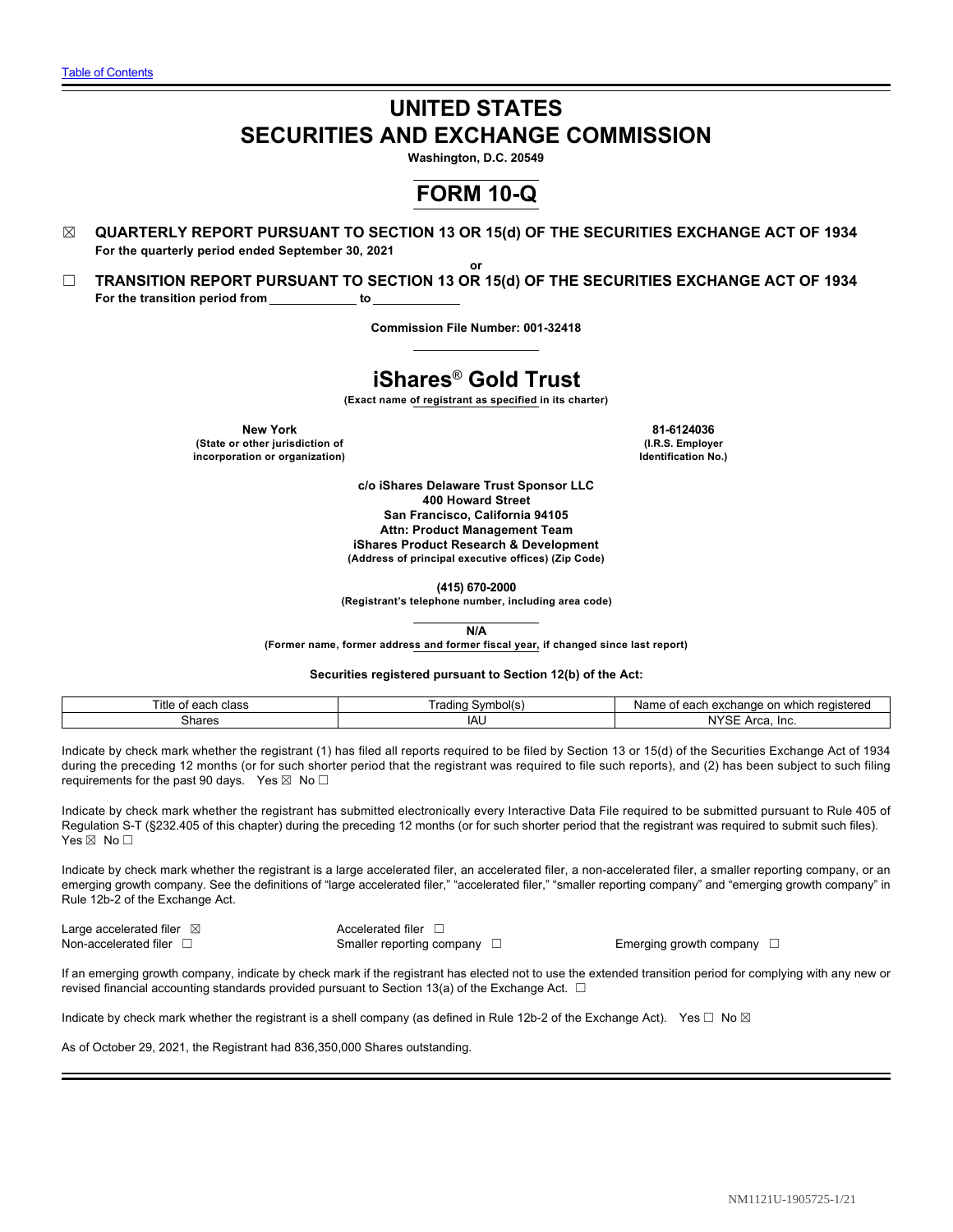# <span id="page-1-0"></span>**Table of Contents**

# **[PART I – FINANCIAL INFORMATION](#page-2-0) Item [1](#page-2-0).** [Financial Statements \(Unaudited\)](#page-2-0) **1 1** [Statements of Assets and Liabilities at September 30, 2021 and December 31, 2020](#page-2-0) [1](#page-2-0) 1 1 2020 [Statements of Operations for the three and nine months ended September 30, 2021 and 2020](#page-3-0) [2](#page-3-0) [Statements of Changes in Net Assets for the three, six and nine months ended September 30, 2021 and 2020](#page-4-0) [3](#page-4-0) [Statements of Cash Flows for the nine months ended September 30, 2021 and 2020](#page-6-0) [5](#page-6-0) [Schedules of Investments at September 30, 2021 and December 31, 2020](#page-7-0) [6](#page-7-0) [Notes to Financial Statements](#page-8-0) **[7](#page-8-0)** and 2000 *n* and 2000 *n* and 2000 *n* and 2000 *n* and 2000 *n* and 2000 *n* and 2000 *n* and 2000 *n* and 2000 *n* and 2000 *n* and 2000 *n* and 2000 *n* and 2000 Item 2. [Management's Discussion and Analysis of Financial Condition and Results of Operations](#page-12-0) [11](#page-12-0) Item 3. [Quantitative and Qualitative Disclosures About Market Risk](#page-13-0) [12](#page-13-0) Item 4. [Controls and Procedures](#page-13-1) **[12](#page-13-1) [PART II – OTHER INFORMATION](#page-14-0)** Item 1. [Legal Proceedings](#page-14-1) **[13](#page-14-1)** Item 1A. [Risk Factors](#page-14-2) 2008 and the second control of the second control of the second control of the second control of the second control of the second control of the second control of the second control of the second cont Item 2. **Internal Contract [Unregistered Sales of Equity Securities and Use of Proceeds](#page-14-3)** [13](#page-14-3) **Item 3.** [Defaults Upon Senior Securities](#page-14-4) [13](#page-14-4) **Item 4.** [Mine Safety Disclosures](#page-14-5) [13](#page-14-5) **If the Information [13](#page-14-6) [Other Information](#page-14-6)** 13 Item 6. [Exhibits](#page-15-0) [14](#page-15-0) Australian Control of the Control of the Control of the Control of the Control of the Control of the Control of the Control of the Control of the Control of the Control of the Control of the Control of **[SIGNATURES](#page-16-0) [15](#page-16-0) AND 15 AND 15 AND 15 AND 15 AND 15 AND 15 AND 15 AND 15 AND 15 AND 15 AND 15 AND 15 AND 15 AND 15**

Page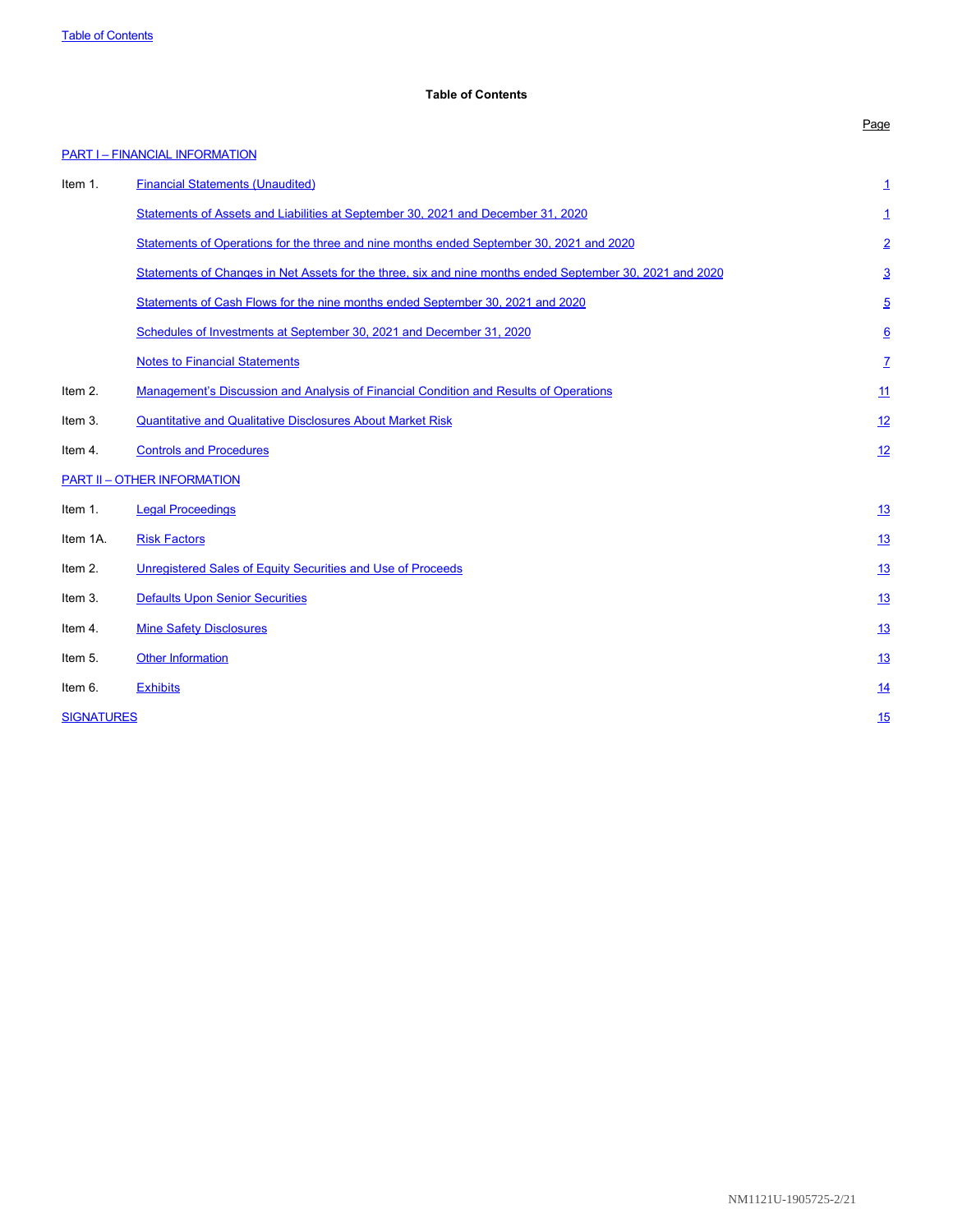# **Item 1. Financial Statements**

# <span id="page-2-0"></span>**iShares**® **Gold Trust Statements of Assets and Liabilities (Unaudited)** At September 30, 2021 and December 31, 2020

|                                                          | September 30,<br>2021 |                |    | December 31,<br>2020 |
|----------------------------------------------------------|-----------------------|----------------|----|----------------------|
| <b>Assets</b>                                            |                       |                |    |                      |
| Investment in gold bullion, at fair value <sup>(a)</sup> | \$                    | 27,909,324,999 | S. | 31,924,891,396       |
| <b>Total Assets</b>                                      |                       | 27,909,324,999 |    | 31,924,891,396       |
|                                                          |                       |                |    |                      |
| <b>Liabilities</b>                                       |                       |                |    |                      |
| Sponsor's fees payable                                   |                       | 5,858,034      |    | 6,622,260            |
| <b>Total Liabilities</b>                                 |                       | 5,858,034      |    | 6,622,260            |
|                                                          |                       |                |    |                      |
| Commitments and contingent liabilities (Note 6)          |                       |                |    |                      |
|                                                          |                       |                |    |                      |
| <b>Net Assets</b>                                        |                       | 27,903,466,965 |    | 31,918,269,136       |
|                                                          |                       |                |    |                      |
| Shares issued and outstanding $(b)$ (c)                  |                       | 841.300.000    |    | 885,225,000          |
| Net asset value per Share (Note 2C) <sup>(c)</sup>       | \$                    | 33.17          | S  | 36.06                |

(a) Cost of investment in gold bullion:  $$24,019,749,178$  and  $$25,014,142,586$ , respectively.<br>(b) No par value, unlimited amount authorized.

(b) No par value, unlimited amount authorized.<br>(c) Reflects a one-for-two reverse stock split

(c) Reflects a one-for-two reverse stock split effective at market open on May 24, 2021.

*See notes to financial statements.*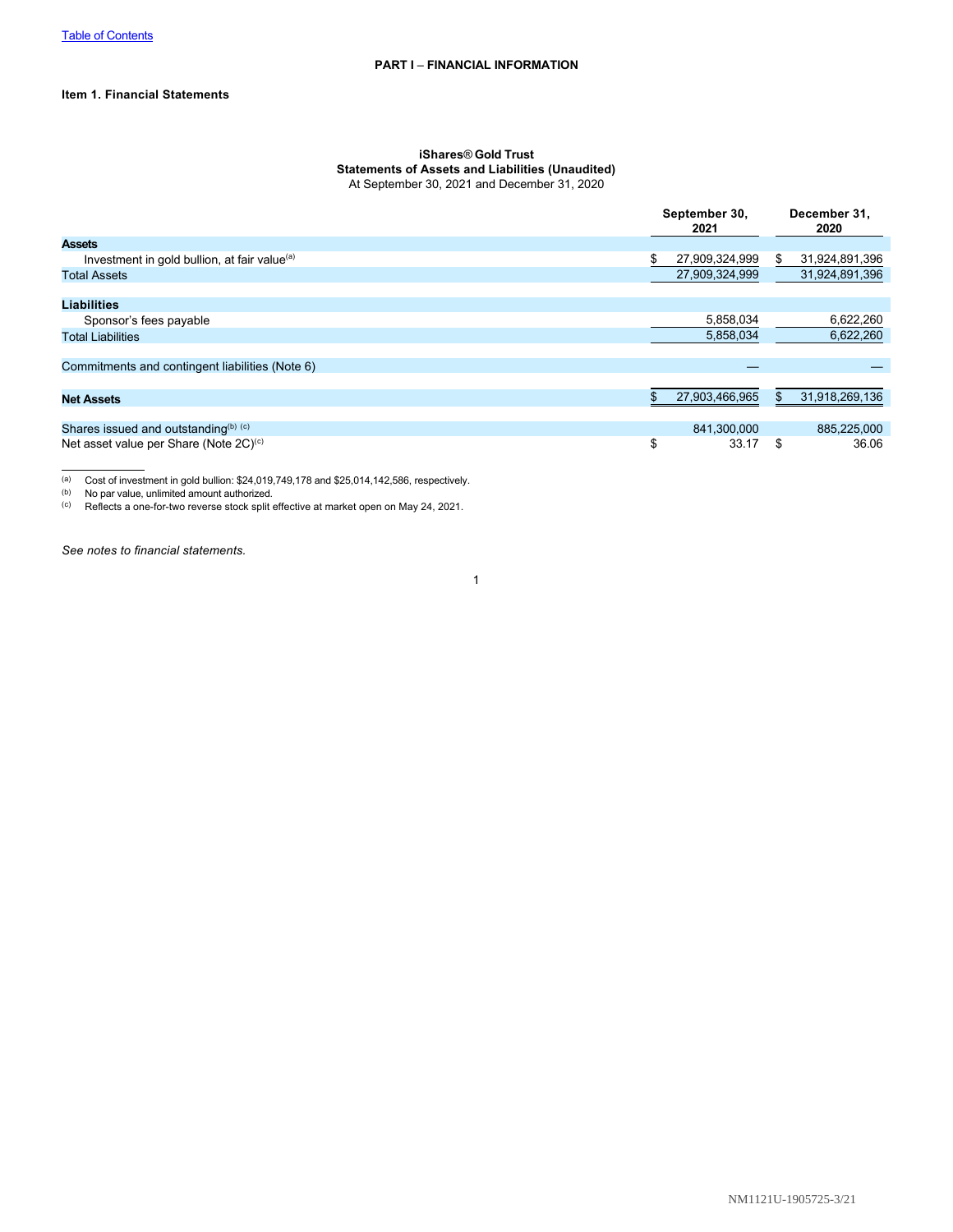# <span id="page-3-0"></span>**iShares**® **Gold Trust Statements of Operations (Unaudited)** For the three and nine months ended September 30, 2021 and 2020

|                                                                   | <b>Three Months Ended</b><br>September 30, |                 |    | <b>Nine Months Ended</b><br>September 30, |    |                     |    |                 |
|-------------------------------------------------------------------|--------------------------------------------|-----------------|----|-------------------------------------------|----|---------------------|----|-----------------|
|                                                                   |                                            | 2021            |    | 2020                                      |    | 2021                |    | 2020            |
| <b>Expenses</b>                                                   |                                            |                 |    |                                           |    |                     |    |                 |
| Sponsor's fees                                                    |                                            | 18,059,257      | \$ | 19,078,049                                | S. | 54,767,768          | \$ | 45,528,664      |
| <b>Total expenses</b>                                             |                                            | 18,059,257      |    | 19.078.049                                |    | 54,767,768          |    | 45,528,664      |
| Net investment loss                                               |                                            | (18,059,257)    |    | (19,078,049)                              |    | (54, 767, 768)      |    | (45, 528, 664)  |
| <b>Net Realized and Unrealized Gain (Loss)</b>                    |                                            |                 |    |                                           |    |                     |    |                 |
| Net realized gain (loss) from:                                    |                                            |                 |    |                                           |    |                     |    |                 |
| Gold bullion sold to pay expenses                                 |                                            | 3.099.118       |    | 4.403.639                                 |    | 10.024.761          |    | 8,697,832       |
| Gold bullion distributed for the redemption of Shares             |                                            | 127,976,249     |    | 73,471,118                                |    | 462,275,097         |    | 279,243,655     |
| Net realized gain                                                 |                                            | 131,075,367     |    | 77,874,757                                |    | 472,299,858         |    | 287,941,487     |
| Net change in unrealized appreciation/depreciation                |                                            | (456, 228, 532) |    | 1.620.716.613                             |    | (3.021, 172, 989)   |    | 4,530,607,690   |
| Net realized and unrealized gain (loss)                           |                                            | (325, 153, 165) |    | 1,698,591,370                             |    | (2,548,873,131)     |    | 4,818,549,177   |
| Net increase (decrease) in net assets resulting from operations   |                                            | (343, 212, 422) | æ. | 1,679,513,321                             |    | $$$ (2,603,640,899) |    | \$4,773,020,513 |
| Net increase (decrease) in net assets per Share <sup>(a)(b)</sup> |                                            | (0.41)          |    | 2.00                                      |    | (3.05)              |    | 6.54            |

<sup>(a)</sup> Net increase (decrease) in net assets per Share based on average shares outstanding during the period.

(b) Reflects a one-for-two reverse stock split effective at market open on May 24, 2021.

*See notes to financial statements.*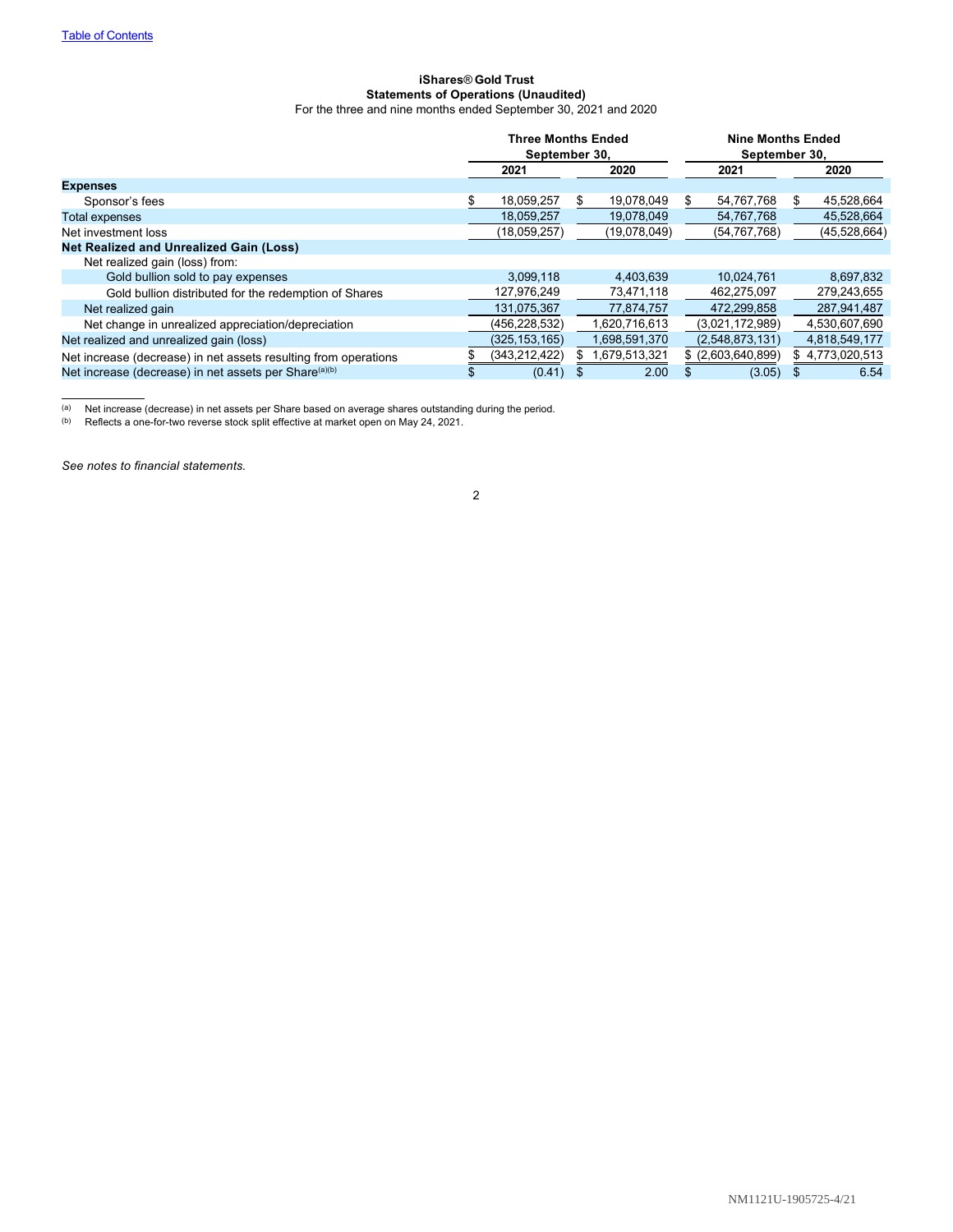# <span id="page-4-0"></span>**iShares**® **Gold Trust Statements of Changes in Net Assets (Unaudited)** For the three, six and nine months ended September 30, 2021

|                                                            | <b>Nine Months Ended</b><br>September 30, 2021 |
|------------------------------------------------------------|------------------------------------------------|
| Net Assets at December 31, 2020                            | \$<br>31,918,269,136                           |
| <b>Operations:</b>                                         |                                                |
| Net investment loss                                        | (18, 536, 656)                                 |
| Net realized gain                                          | 258,136,947                                    |
| Net change in unrealized appreciation/depreciation         | (3,618,692,332)                                |
| Net decrease in net assets resulting from operations       | (3,379,092,041)                                |
| <b>Capital Share Transactions:</b>                         |                                                |
| <b>Contributions for Shares issued</b>                     | 533,856,902                                    |
| Distributions for Shares redeemed                          | (1,680,026,988)                                |
| Net decrease in net assets from capital share transactions | (1, 146, 170, 086)                             |
| Decrease in net assets                                     | (4,525,262,127)                                |
| Net Assets at March 31, 2021                               | \$<br>27,393,007,009                           |
|                                                            |                                                |
| <b>Operations:</b>                                         |                                                |
| Net investment loss                                        | (18, 171, 855)                                 |
| Net realized gain                                          | 83,087,544                                     |
| Net change in unrealized appreciation/depreciation         | 1,053,747,875                                  |
| Net increase in net assets resulting from operations       | 1.118.663.564                                  |
| <b>Capital Share Transactions:</b>                         |                                                |
| <b>Contributions for Shares issued</b>                     | 614,040,347                                    |
| Distributions for Shares redeemed                          | (514, 385, 668)                                |
| Net increase in net assets from capital share transactions | 99,654,679                                     |
| Increase in net assets                                     | 1,218,318,243                                  |
| Net Assets at June 30, 2021                                | \$<br>28,611,325,252                           |
| <b>Operations:</b>                                         |                                                |
| Net investment loss                                        | (18,059,257)                                   |
| Net realized gain                                          | 131,075,367                                    |
| Net change in unrealized appreciation/depreciation         | (456, 228, 532)                                |
| Net decrease in net assets resulting from operations       | (343,212,422)                                  |
| <b>Capital Share Transactions:</b>                         |                                                |
| <b>Contributions for Shares issued</b>                     | 428,654,583                                    |
| Distributions for Shares redeemed                          | (793, 300, 448)                                |
| Net decrease in net assets from capital share transactions | (364, 645, 865)                                |
| Decrease in net assets                                     | (707,858,287)                                  |
| Net Assets at September 30, 2021                           | \$<br>27,903,466,965                           |
| Shares issued and redeemed                                 |                                                |
| Shares issued <sup>(a)</sup>                               | 45,075,000                                     |
| Shares redeemed <sup>(a)</sup>                             | (89,000,000)                                   |
| Net decrease in Shares issued and outstanding              | (43,925,000)                                   |

(a) Share transactions reflect a one-for-two reverse stock split effective at market open on May 24, 2021.

*See notes to financial statements.*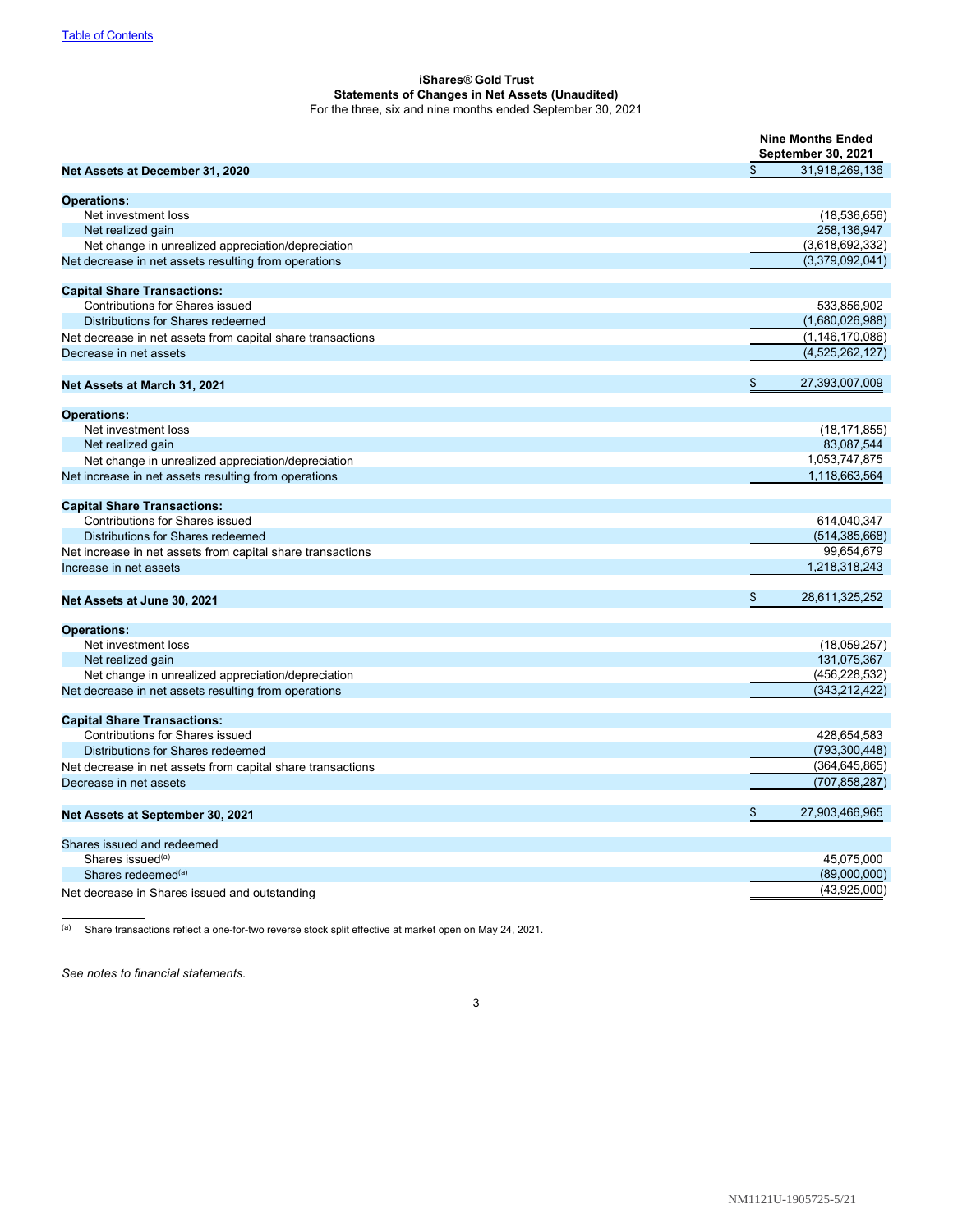# **iShares**® **Gold Trust Statements of Changes in Net Assets (Unaudited)** For the three, six and nine months ended September 30, 2020

|                                                            |                      | <b>Nine Months Ended</b><br><b>September 30, 2020</b> |  |  |
|------------------------------------------------------------|----------------------|-------------------------------------------------------|--|--|
| Net Assets at December 31, 2019                            | \$<br>17,628,525,082 |                                                       |  |  |
| <b>Operations:</b>                                         |                      |                                                       |  |  |
| Net investment loss                                        | (11, 818, 169)       |                                                       |  |  |
| Net realized gain                                          | 151,646,482          |                                                       |  |  |
| Net change in unrealized appreciation/depreciation         | 831,013,860          |                                                       |  |  |
| Net increase in net assets resulting from operations       | 970,842,173          |                                                       |  |  |
| <b>Capital Share Transactions:</b>                         |                      |                                                       |  |  |
| <b>Contributions for Shares issued</b>                     | 2,615,209,304        |                                                       |  |  |
| Distributions for Shares redeemed                          | (991, 396, 287)      |                                                       |  |  |
| Net increase in net assets from capital share transactions | 1,623,813,017        |                                                       |  |  |
| Increase in net assets                                     | 2,594,655,190        |                                                       |  |  |
| Net Assets at March 31, 2020                               | \$<br>20,223,180,272 |                                                       |  |  |
| <b>Operations:</b>                                         |                      |                                                       |  |  |
| Net investment loss                                        | (14, 632, 446)       |                                                       |  |  |
| Net realized gain                                          | 58,420,248           |                                                       |  |  |
| Net change in unrealized appreciation/depreciation         | 2,078,877,217        |                                                       |  |  |
| Net increase in net assets resulting from operations       | 2,122,665,019        |                                                       |  |  |
| <b>Capital Share Transactions:</b>                         |                      |                                                       |  |  |
| <b>Contributions for Shares issued</b>                     | 3,865,881,490        |                                                       |  |  |
| Distributions for Shares redeemed                          | (299, 101, 991)      |                                                       |  |  |
| Net increase in net assets from capital share transactions | 3,566,779,499        |                                                       |  |  |
| Increase in net assets                                     | 5,689,444,518        |                                                       |  |  |
| Net Assets at June 30, 2020                                | \$<br>25,912,624,790 |                                                       |  |  |
| <b>Operations:</b>                                         |                      |                                                       |  |  |
| Net investment loss                                        | (19,078,049)         |                                                       |  |  |
| Net realized gain                                          | 77,874,757           |                                                       |  |  |
| Net change in unrealized appreciation/depreciation         | 1,620,716,613        |                                                       |  |  |
| Net increase in net assets resulting from operations       | 1,679,513,321        |                                                       |  |  |
| <b>Capital Share Transactions:</b>                         |                      |                                                       |  |  |
| Contributions for Shares issued                            | 4,165,602,762        |                                                       |  |  |
| Distributions for Shares redeemed                          | (327, 658, 445)      |                                                       |  |  |
| Net increase in net assets from capital share transactions | 3,837,944,317        |                                                       |  |  |
| Increase in net assets                                     | 5,517,457,638        |                                                       |  |  |
| Net Assets at September 30, 2020                           | 31,430,082,428<br>\$ |                                                       |  |  |
| Shares issued and redeemed                                 |                      |                                                       |  |  |
| Shares issued <sup>(a)</sup>                               | 319,250,000          |                                                       |  |  |
| Shares redeemed <sup>(a)</sup>                             | (51,750,000)         |                                                       |  |  |
| Net increase in Shares issued and outstanding              | 267,500,000          |                                                       |  |  |

(a) Share transactions reflect a one-for-two reverse stock split effective at market open on May 24, 2021.

*See notes to financial statements.*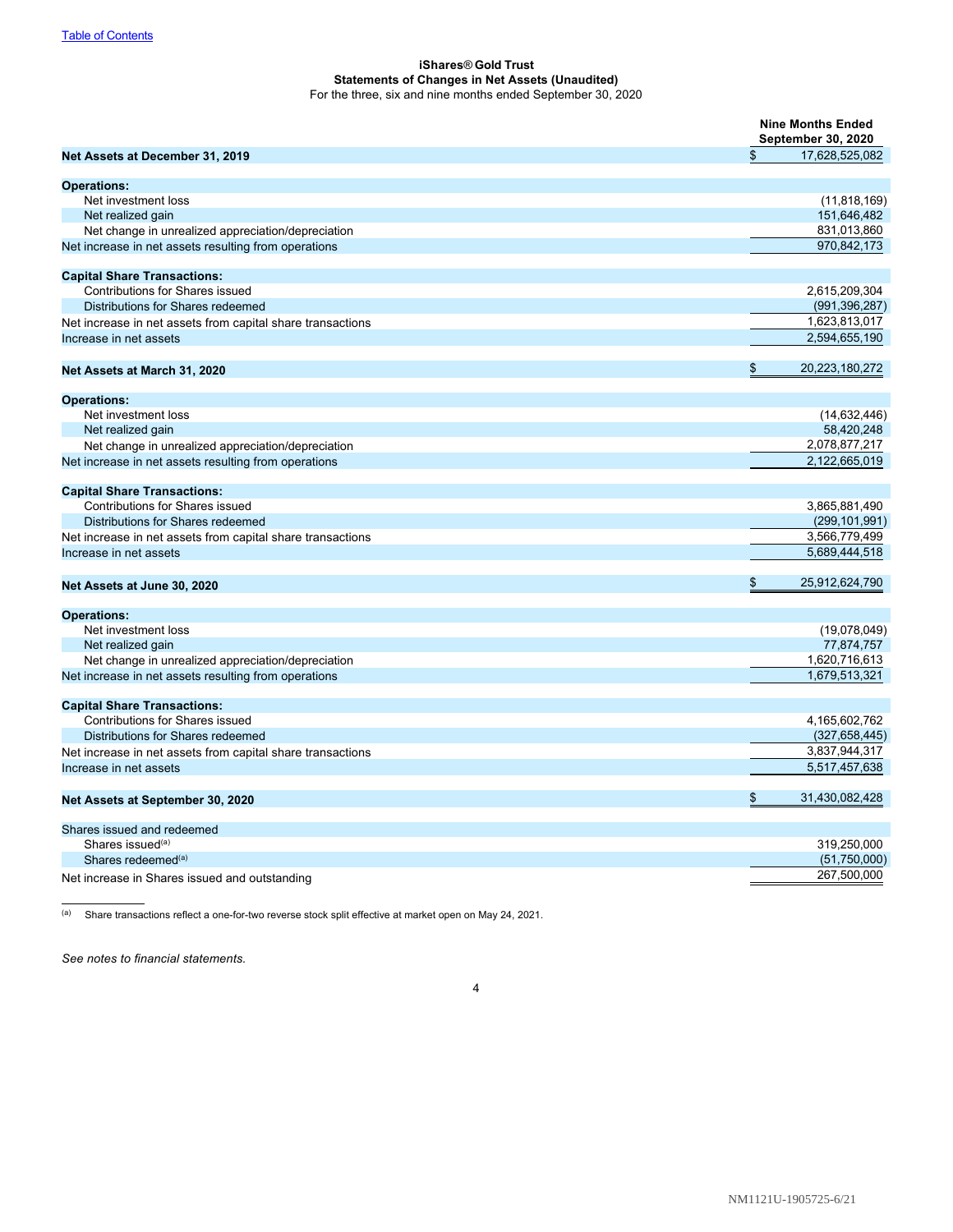# <span id="page-6-0"></span>**iShares**® **Gold Trust Statements of Cash Flows (Unaudited)** For the nine months ended September 30, 2021 and 2020

| <b>Cash Flows from Operating Activities</b><br>Proceeds from gold bullion sold to pay expenses<br>\$<br>Expenses - Sponsor's fees paid<br>Net cash provided by operating activities<br>Increase (decrease) in cash | 2021<br>55,531,994<br>(55, 531, 994) | \$<br>2020<br>42,623,290 |
|--------------------------------------------------------------------------------------------------------------------------------------------------------------------------------------------------------------------|--------------------------------------|--------------------------|
|                                                                                                                                                                                                                    |                                      |                          |
|                                                                                                                                                                                                                    |                                      |                          |
|                                                                                                                                                                                                                    |                                      |                          |
|                                                                                                                                                                                                                    |                                      | (42, 623, 290)           |
|                                                                                                                                                                                                                    |                                      |                          |
|                                                                                                                                                                                                                    |                                      |                          |
| Cash, beginning of period                                                                                                                                                                                          |                                      |                          |
| \$<br>Cash, end of period                                                                                                                                                                                          |                                      |                          |
| Reconciliation of Net Increase (Decrease) in Net Assets Resulting from Operations to Net Cash<br><b>Provided by (Used in) Operating Activities</b>                                                                 |                                      |                          |
| Net increase (decrease) in net assets resulting from operations<br>\$                                                                                                                                              | $(2,603,640,899)$ \$                 | 4,773,020,513            |
| Adjustments to reconcile net increase (decrease) in net assets resulting from operations to net cash<br>provided by (used in) operating activities:                                                                |                                      |                          |
| Proceeds from gold bullion sold to pay expenses                                                                                                                                                                    | 55,531,994                           | 42,623,290               |
| Net realized (gain) loss                                                                                                                                                                                           | (472, 299, 858)                      | (287, 941, 487)          |
| Net change in unrealized appreciation/depreciation                                                                                                                                                                 | 3,021,172,989                        | (4,530,607,690)          |
| Change in operating assets and liabilities:                                                                                                                                                                        |                                      |                          |
| Sponsor's fees payable                                                                                                                                                                                             | (764, 226)                           | 2,905,374                |
| Net cash provided by (used in) operating activities                                                                                                                                                                |                                      |                          |
| Supplemental disclosure of non-cash information:                                                                                                                                                                   |                                      |                          |
| Gold bullion contributed for Shares issued<br>\$                                                                                                                                                                   | 1,576,551,832                        | \$<br>10,646,693,556     |
| Gold bullion distributed for Shares redeemed<br>\$                                                                                                                                                                 | $(2,987,713,104)$ \$                 | (1,618,156,723)          |

*See notes to financial statements.*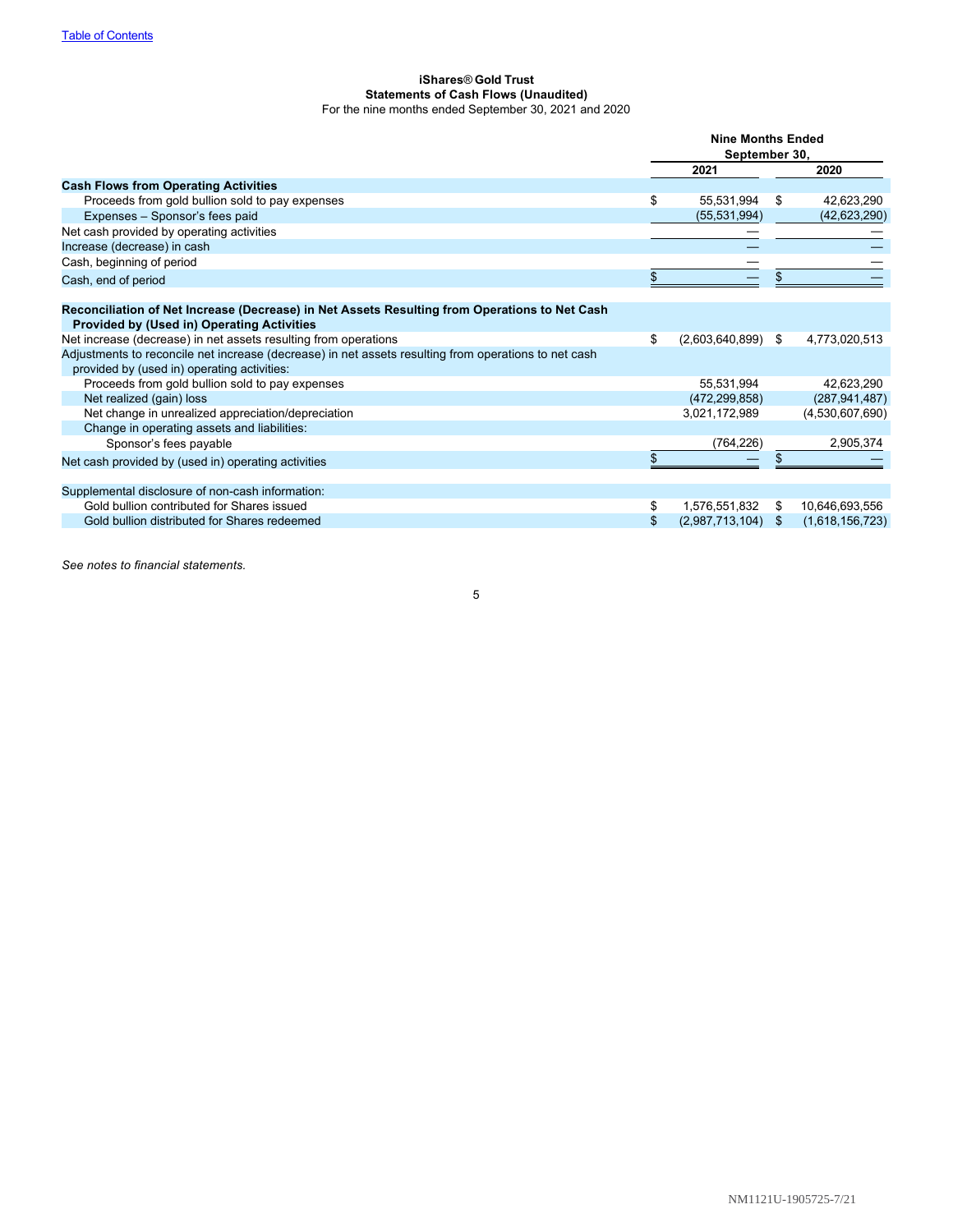# **iShares**® **Gold Trust Schedules of Investments (Unaudited)** At September 30, 2021 and December 31, 2020

# <span id="page-7-0"></span>**September 30, 2021**

| <b>Description</b>            | <b>Ounces</b>     | Cost                 | <b>Fair Value</b>    |
|-------------------------------|-------------------|----------------------|----------------------|
| Gold bullion                  | 16,014,073        | \$<br>24,019,749,178 | \$<br>27,909,324,999 |
|                               |                   |                      |                      |
| Total Investments - 100.02%   |                   |                      | 27,909,324,999       |
| Less Liabilities $-$ (0.02)%  |                   |                      | (5,858,034)          |
| Net Assets - 100.00%          |                   |                      | 27,903,466,965       |
|                               |                   |                      |                      |
|                               | December 31, 2020 |                      |                      |
| <b>Description</b>            | <b>Ounces</b>     | Cost                 | <b>Fair Value</b>    |
| Gold bullion                  | 16,881,652        | \$<br>25,014,142,586 | \$<br>31,924,891,396 |
|                               |                   |                      |                      |
| Total Investments - 100.02%   |                   |                      | 31,924,891,396       |
| Less Liabilities $- (0.02)\%$ |                   |                      | (6,622,260)          |
| Net Assets - 100.00%          |                   |                      | 31,918,269,136       |

*See notes to financial statements.*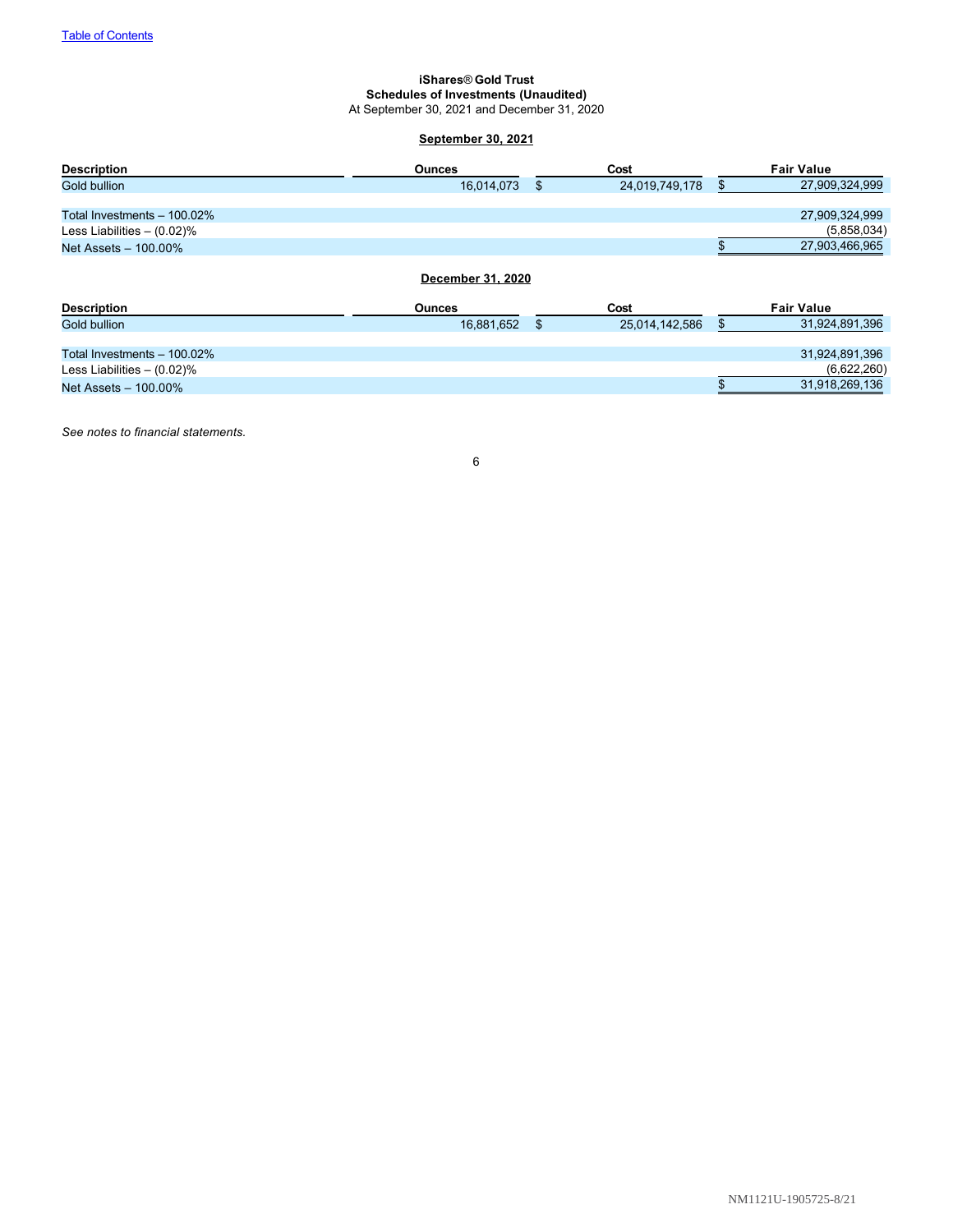### <span id="page-8-0"></span>**iShares**® **Gold Trust Notes to Financial Statements (Unaudited)** September 30, 2021

# **1 - Organization**

The iShares Gold Trust (the "Trust") was organized on January 21, 2005 as a New York trust. The trustee is The Bank of New York Mellon (the "Trustee"), which is responsible for the day-to-day administration of the Trust. The Trust's sponsor is iShares Delaware Trust Sponsor LLC, a Delaware limited liability company (the "Sponsor"). The Trust is governed by the provisions of the Fourth Amended and Restated Depositary Trust Agreement (the "Trust Agreement") executed by the Trustee and the Sponsor as of December 22, 2016. The Trust issues units of beneficial interest ("Shares") representing fractional undivided beneficial interests in its net assets.

The Trust seeks to reflect generally the performance of the price of gold. The Trust seeks to reflect such performance before payment of the Trust's expenses and liabilities. The Trust is designed to provide a vehicle for investors to make an investment similar to an investment in gold.

The accompanying unaudited financial statements were prepared in accordance with generally accepted accounting principles in the United States of America ("U.S. GAAP") for interim financial information and with the instructions for Form 10-Q and the rules and regulations of the U.S. Securities and Exchange Commission (the "SEC"). In the opinion of management, all material adjustments, consisting only of normal recurring adjustments considered necessary for a fair statement of the interim period financial statements, have been made. Interim period results are not necessarily indicative of results for a full-year period. These financial statements and the notes thereto should be read in conjunction with the Trust's financial statements included in its Annual Report on Form 10-K for the year ended December 31, 2020, as filed with the SEC on March 1, 2021.

The Trust qualifies as an investment company solely for accounting purposes and not for any other purpose and follows the accounting and reporting guidance under the Financial Accounting Standards Board Accounting Standards Codification Topic 946, *Financial Services - Investment Companies,* but is not registered, and is not required to be registered, as an investment company under the Investment Company Act of 1940, as amended.

# **2 - Significant Accounting Policies**

# *A. Basis of Accounting*

The following significant accounting policies are consistently followed by the Trust in the preparation of its financial statements in conformity with U.S. GAAP. The preparation of financial statements in conformity with U.S. GAAP requires management to make certain estimates and assumptions that affect the reported amounts of assets and liabilities and disclosures of contingent assets and liabilities at the date of the financial statements and the reported amounts of revenue and expenses during the reporting period. Actual results could differ from those estimates.

Certain statements and captions in the financial statements for the prior periods have been changed to conform to the current financial statement presentation.

#### *B. Gold Bullion*

JPMorgan Chase Bank N.A., London branch (the "Custodian"), is responsible for the safekeeping of gold bullion owned by the Trust.

Fair value of the gold bullion held by the Trust is based on that day's London Bullion Market Association ("LBMA") Gold Price PM. "LBMA Gold Price PM" is the price per fine troy ounce of gold, stated in U.S. dollars, determined by ICE Benchmark Administration ("IBA") following an electronic auction consisting of one or more 30-second rounds starting at 3:00 p.m. (London time), on each day that the London gold market is open for business and published shortly thereafter. If there is no LBMA Gold Price PM on any day, the Trustee is authorized to use the most recently announced price of gold determined in an electronic auction hosted by IBA that begins at 10:30 a.m. (London time) ("LBMA Gold Price AM") unless the Trustee, in consultation with the Sponsor, determines that such price is inappropriate as a basis for evaluation.

Gain or loss on sales of gold bullion is calculated on a trade date basis using the average cost method.

| I |  |
|---|--|
|   |  |
|   |  |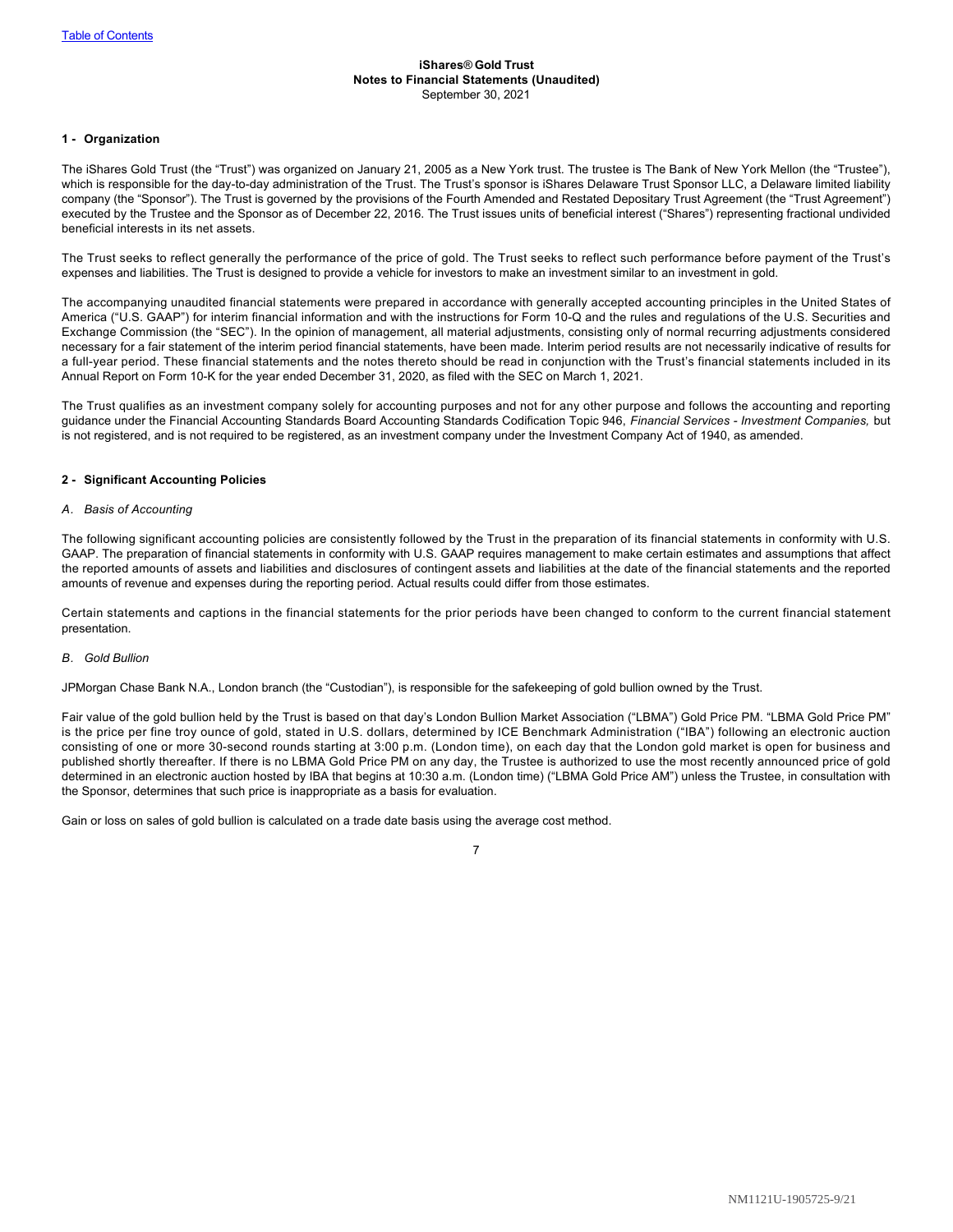# **[Table of Contents](#page-1-0)**

The following tables summarize activity in gold bullion for the three months ended September 30, 2021 and 2020:

|                                                    |               |                  |                   | Realized    |
|----------------------------------------------------|---------------|------------------|-------------------|-------------|
| Three Months Ended September 30, 2021              | <b>Ounces</b> | Cost             | <b>Fair Value</b> | Gain (Loss) |
| Beginning balance                                  | 16.230.858    | \$24.271.632.748 | \$28,617,437,101  | \$          |
| Gold bullion contributed                           | 237.945       | 428.654.583      | 428.654.583       |             |
| Gold bullion distributed                           | (444, 564)    | (665, 324, 199)  | (793, 300, 448)   | 127,976,249 |
| Gold bullion sold to pay expenses                  | (10, 166)     | (15, 213, 954)   | (18, 313, 072)    | 3,099,118   |
| Net realized gain                                  |               |                  | 131,075,367       |             |
| Net change in unrealized appreciation/depreciation |               |                  | (456,228,532)     |             |
| <b>Ending balance</b>                              | 16,014,073    | \$24.019.749.178 | \$27,909,324,999  | 131,075,367 |
|                                                    |               |                  |                   | Realized    |
| Three Months Ended September 30, 2020              | <b>Ounces</b> | Cost             | <b>Fair Value</b> | Gain (Loss) |
| Beginning balance                                  | 14.658.518    | \$20,470,354,346 | \$25,917,726,586  | \$          |
| Gold bullion contributed                           | 2,187,720     | 4,165,602,762    | 4,165,602,762     |             |
| Gold bullion distributed                           | (176, 520)    | (254, 187, 327)  | (327, 658, 445)   | 73,471,118  |

| Gold bullion sold to pay expenses                  | (9,260)    | (13.240.877      | (17.644.516)     | 4.403.639  |
|----------------------------------------------------|------------|------------------|------------------|------------|
| Net realized gain                                  |            |                  | 77.874.757       |            |
| Net change in unrealized appreciation/depreciation |            |                  | 1.620.716.613    | __         |
| Ending balance                                     | 16.660.458 | \$24.368.528.904 | \$31.436.617.757 | 77.874.757 |

The following tables summarize activity in gold bullion for the nine months ended September 30, 2021 and 2020:

|                                                    |               |                  |                   | Realized    |
|----------------------------------------------------|---------------|------------------|-------------------|-------------|
| Nine Months Ended September 30, 2021               | <b>Ounces</b> | Cost             | <b>Fair Value</b> | Gain (Loss) |
| Beginning balance                                  | 16.881.652    | \$25,014,142,586 | \$31,924,891,396  |             |
| Gold bullion contributed                           | 858.637       | 1,576,551,832    | 1,576,551,832     |             |
| Gold bullion distributed                           | (1,695,683)   | (2,525,438,007)  | (2,987,713,104)   | 462,275,097 |
| Gold bullion sold to pay expenses                  | (30, 533)     | (45, 507, 233)   | (55, 531, 994)    | 10,024,761  |
| Net realized gain                                  |               |                  | 472,299,858       |             |
| Net change in unrealized appreciation/depreciation |               |                  | (3.021, 172, 989) |             |
| Ending balance                                     | 16.014.073    | \$24,019,749,178 | \$27,909,324,999  | 472,299,858 |

|                                                    |               |                  |                   | Realized    |
|----------------------------------------------------|---------------|------------------|-------------------|-------------|
| Nine Months Ended September 30, 2020               | <b>Ounces</b> | Cost             | <b>Fair Value</b> | Gain (Loss) |
| Beginning balance                                  | 11.577.252    | \$15.094.673.874 | \$17.632.155.037  | Ъ           |
| Gold bullion contributed                           | 6,096,339     | 10,646,693,556   | 10,646,693,556    |             |
| Gold bullion distributed                           | (988.456)     | (1,338,913,068)  | (1,618,156,723)   | 279.243.655 |
| Gold bullion sold to pay expenses                  | (24, 677)     | (33,925,458)     | (42, 623, 290)    | 8,697,832   |
| Net realized gain                                  |               |                  | 287,941,487       |             |
| Net change in unrealized appreciation/depreciation |               |                  | 4,530,607,690     |             |
| <b>Ending balance</b>                              | 16.660.458    | \$24,368,528,904 | \$31,436,617,757  | 287,941,487 |

*C. Calculation of Net Asset Value*

On each business day, as soon as practicable after 4:00 p.m. (New York time), the net asset value of the Trust is obtained by subtracting all accrued fees, expenses and other liabilities of the Trust from the fair value of the gold and other assets held by the Trust. The Trustee computes the net asset value per Share by dividing the net asset value of the Trust by the number of Shares outstanding on the date the computation is made.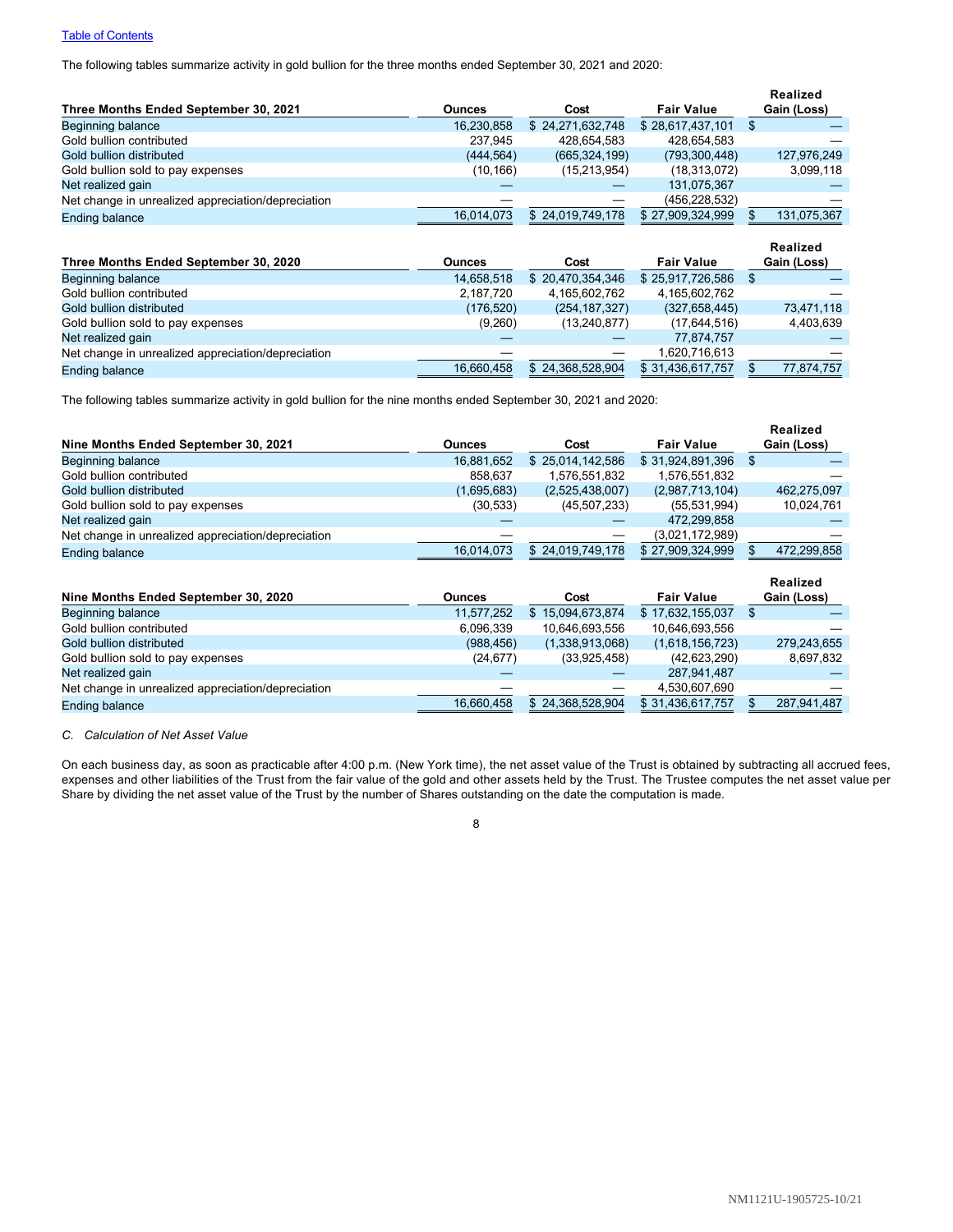### *D. Offering of the Shares*

Trust Shares are issued and redeemed continuously in aggregations of 50,000 Shares in exchange for gold bullion rather than cash. Individual investors cannot purchase or redeem Shares in direct transactions with the Trust. The Trust only transacts with registered broker-dealers that are eligible to settle securities transactions through the book-entry facilities of the Depository Trust Company and that have entered into a contractual arrangement with the Trustee and the Sponsor governing, among other matters, the creation and redemption of Shares (such broker-dealers, the "Authorized Participants"). Holders of Shares of the Trust may redeem their Shares at any time acting through an Authorized Participant and in the prescribed aggregations of 50,000 Shares; *provided*, that redemptions of Shares may be suspended during any period while regular trading on NYSE Arca, Inc. ("NYSE Arca") is suspended or restricted, or in which an emergency exists as a result of which delivery, disposal or evaluation of gold is not reasonably practicable.

The per Share amount of gold exchanged for a purchase or redemption represents the per Share amount of gold held by the Trust, after giving effect to its liabilities.

When gold bullion is exchanged in settlement of a redemption, it is considered a sale of gold bullion for accounting purposes.

#### *E. Federal Income Taxes*

The Trust is treated as a grantor trust for federal income tax purposes and, therefore, no provision for federal income taxes is required. Any interest, expenses, gains and losses are passed through to the holders of Shares of the Trust.

The Sponsor has analyzed applicable tax laws and regulations and their application to the Trust as of September 30, 2021 and does not believe that there are any uncertain tax positions that require recognition of a tax liability.

#### **3 - Trust Expenses**

The Trust pays to the Sponsor a Sponsor's fee that accrues daily at an annualized rate equal to 0.25% of the net asset value of the Trust, paid monthly in arrears. The Sponsor has agreed to assume the following administrative and marketing expenses incurred by the Trust: the Trustee's fee and reimbursement for its reasonable out-of-pocket expenses, the Custodian's fee, NYSE Arca listing fees, SEC registration fees, printing and mailing costs, audit fees and expenses, and up to \$100,000 per annum in legal fees and expenses.

# **4 - Related Parties**

The Sponsor and the Trustee are considered to be related parties to the Trust. The Trustee's fee is paid by the Sponsor and is not a separate expense of the Trust.

#### **5 - Indemnification**

The Trust Agreement provides that the Trustee shall indemnify the Sponsor, its directors, employees and agents against, and hold each of them harmless from, any loss, liability, cost, expense or judgment (including reasonable fees and expenses of counsel) (i) caused by the negligence or bad faith of the Trustee or (ii) arising out of any information furnished in writing to the Sponsor by the Trustee expressly for use in the registration statement, or any amendment thereto or periodic or other report filed with the SEC relating to the Shares that is not materially altered by the Sponsor.

The Trust Agreement provides that the Sponsor and its shareholders, directors, officers, employees, affiliates (as such term is defined under the Securities Act of 1933, as amended) and subsidiaries shall be indemnified from the Trust and held harmless against any loss, liability or expense incurred without their (1) negligence, bad faith, willful misconduct or willful malfeasance arising out of or in connection with the performance of their obligations under the Trust Agreement or any actions taken in accordance with the provisions of the Trust Agreement or (2) reckless disregard of their obligations and duties under the Trust Agreement.

The Trust has agreed that the Custodian will only be responsible for any loss or damage suffered by the Trust as a direct result of the Custodian's negligence, fraud or willful default in the performance of its duties.

#### **6 - Commitments and Contingent Liabilities**

In the normal course of business, the Trust may enter into contracts with service providers that contain general indemnification clauses. The Trust's maximum exposure under these arrangements is unknown as this would involve future claims that may be made against the Trust that have not yet occurred.

#### **7 - Concentration Risk**

Substantially all of the Trust's assets are holdings of gold bullion, which creates a concentration risk associated with fluctuations in the price of gold. Accordingly, a decline in the price of gold will have an adverse effect on the value of the Shares of the Trust. Factors that may have the effect of causing a decline in the price of gold include large sales by the official sector (governments, central banks, and related institutions); a significant increase in the hedging activities of gold producers; significant changes in the attitude of speculators, investors and other market participants towards gold; global gold supply and demand; global or regional political, economic or financial events and situations; investors' expectations with respect to the rate of inflation; interest rates; investment and trading activities of hedge funds and commodity funds; other economic variables such as income growth, economic output, and monetary policies; and investor confidence.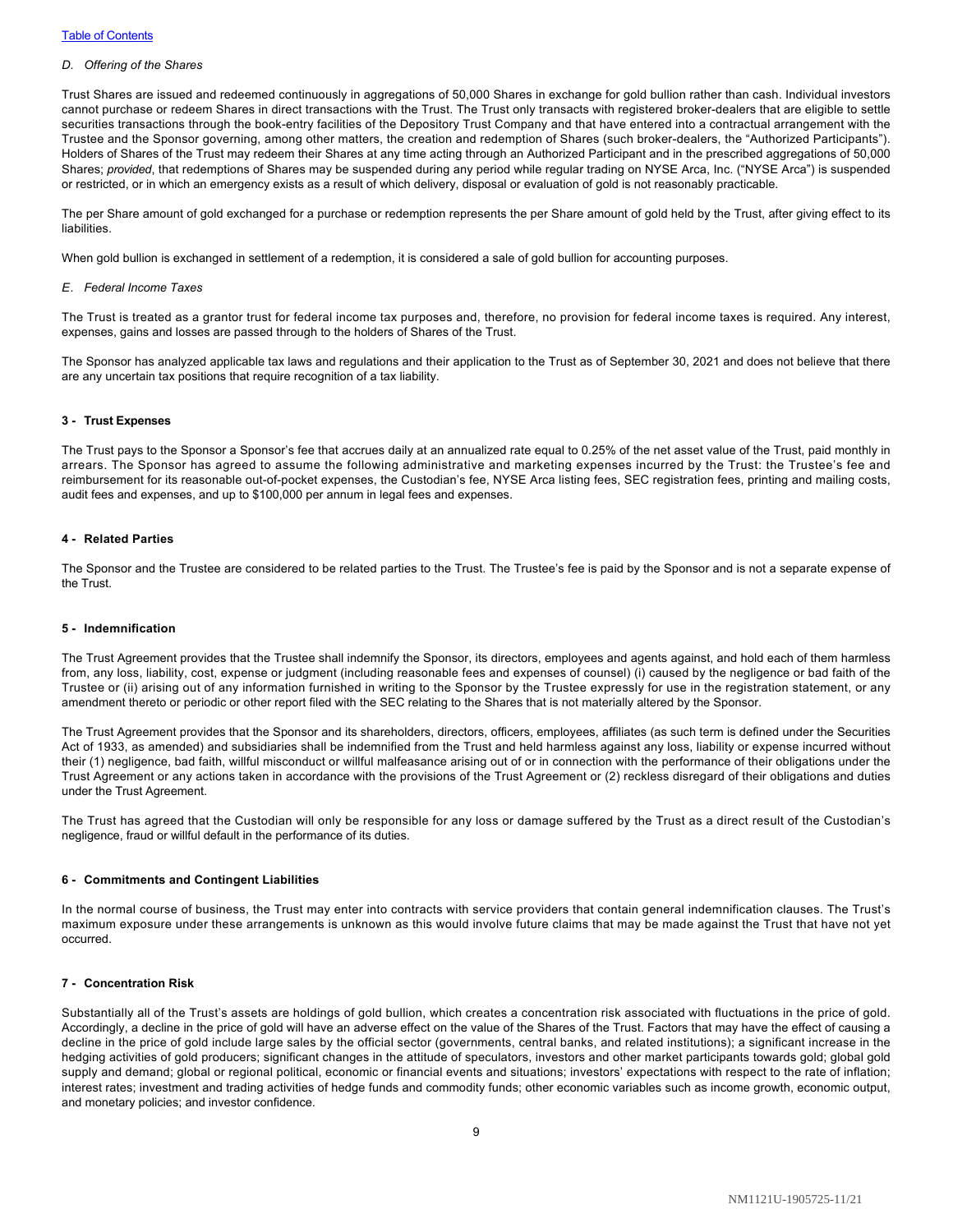# **8 - Financial Highlights**

The following financial highlights relate to investment performance and operations for a Share outstanding for the three and nine months ended September 30, 2021 and 2020.

|                                                       | <b>Three Months Ended</b><br>September 30. |              |  | <b>Nine Months Ended</b><br>September 30. |  |              |  |              |
|-------------------------------------------------------|--------------------------------------------|--------------|--|-------------------------------------------|--|--------------|--|--------------|
|                                                       |                                            | $2021^{(a)}$ |  | $2020^{(a)}$                              |  | $2021^{(a)}$ |  | $2020^{(a)}$ |
| Net asset value per Share, beginning of period        |                                            | 33.58        |  | 33.76                                     |  | 36.06        |  | 29.12        |
| Net investment loss <sup>(b)</sup>                    |                                            | (0.02)       |  | (0.02)                                    |  | (0.06)       |  | (0.06)       |
| Net realized and unrealized gain (loss) $(c)$         |                                            | (0.39)       |  | 2.26                                      |  | (2.83)       |  | 6.94         |
| Net increase (decrease) in net assets from operations |                                            | (0.41)       |  | 2.24                                      |  | (2.89)       |  | 6.88         |
| Net asset value per Share, end of period              |                                            | 33.17        |  | 36.00                                     |  | 33.17        |  | 36.00        |
| Total return, at net asset value(d)(e)                |                                            | (1.22)%      |  | 6.64%                                     |  | $(8.01)\%$   |  | 23.63%       |
| Ratio to average net assets:                          |                                            |              |  |                                           |  |              |  |              |
| Net investment loss <sup>(f)</sup>                    |                                            | $(0.25)\%$   |  | $(0.25)\%$                                |  | $(0.25)\%$   |  | $(0.25)\%$   |
| Expenses <sup>(f)</sup>                               |                                            | 0.25%        |  | 0.25%                                     |  | 0.25%        |  | 0.25%        |

(a) Per share amounts reflect a one-for-two reverse stock split effective at market open on May 24, 2021.

(b) Based on average Shares outstanding during the period.

- (c) The amounts reported for a Share outstanding may not accord with the change in aggregate gains and losses on investment for the period due to the timing of Trust Share transactions in relation to the fluctuating fair values of the Trust's underlying investment.
- (d) Based on the change in net asset value of a Share during the period.

(e) Percentage is not annualized.

(f) Percentage is annualized.

#### **9 - Investment Valuation**

U.S. GAAP defines fair value as the price the Trust would receive to sell an asset or pay to transfer a liability in an orderly transaction between market participants at the measurement date. The Trust's policy is to value its investment at fair value.

Various inputs are used in determining the fair value of assets and liabilities. Inputs may be based on independent market data ("observable inputs") or they may be internally developed ("unobservable inputs"). These inputs are categorized into a disclosure hierarchy consisting of three broad levels for financial reporting purposes. The level of a value determined for an asset or liability within the fair value hierarchy is based on the lowest level of any input that is significant to the fair value measurement in its entirety. The three levels of the fair value hierarchy are as follows:

Level 1 − Unadjusted quoted prices in active markets for identical assets or liabilities;

- Level 2 Inputs other than quoted prices included within Level 1 that are observable for the asset or liability either directly or indirectly, including quoted prices for similar assets or liabilities in active markets, quoted prices for identical or similar assets or liabilities in markets that are not considered to be active, inputs other than quoted prices that are observable for the asset or liability, and inputs that are derived principally from or corroborated by observable market data by correlation or other means; and
- Level 3 Unobservable inputs that are unobservable for the asset or liability, including the Trust's assumptions used in determining the fair value of investments.

At September 30, 2021 and December 31, 2020, the value of the gold bullion held by the Trust is categorized as Level 1.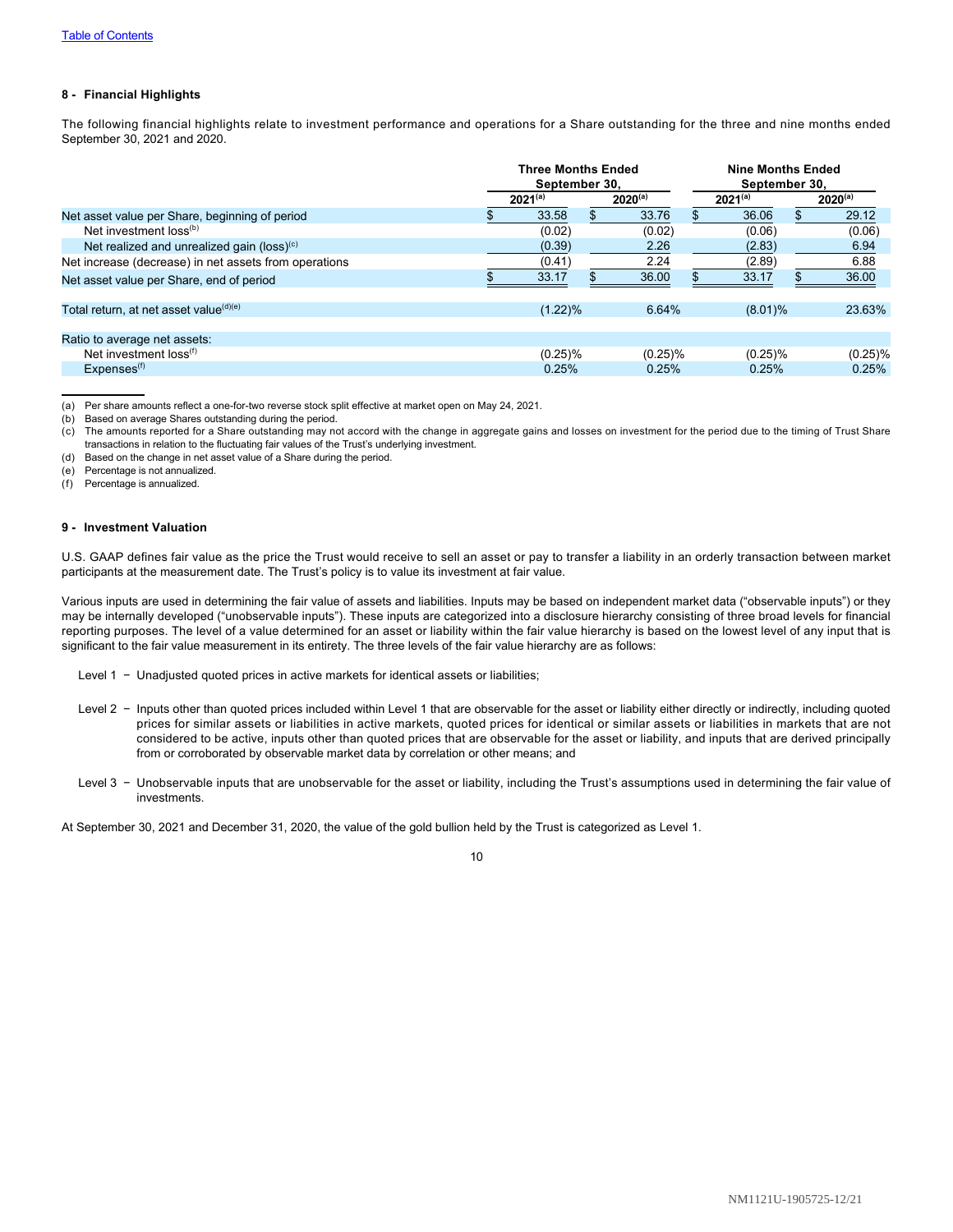# <span id="page-12-0"></span>**Item 2. Management**'**s Discussion and Analysis of Financial Condition and Results of Operations.**

*This information should be read in conjunction with the financial statements and notes to financial statements included in Item 1 of Part I of this Form 10*‑*Q. The discussion and analysis that follows may contain statements that relate to future events or future performance. In some cases, such* forward-looking statements can be identified by terminology such as "may," "should," "could," "expect," "plan," "anticipate," "believe," "estimate," "predict," "*potential*" *or the negative of these terms or other comparable terminology. These statements are only predictions. Actual events or results may differ materially. These statements are based upon certain assumptions and analyses made by the Sponsor on the basis of its perception of historical trends, current conditions and expected future developments, as well as other factors it believes are appropriate in the circumstances. Whether or not actual results and developments will conform to the Sponsor*'*s expectations and predictions, however, is subject to a number of risks and uncertainties, including the special considerations discussed below, general economic, market and business conditions, changes in laws or regulations, including those concerning taxes, made by governmental authorities or regulatory bodies, and other world economic and political developments. Although the Sponsor does not make forward-looking statements unless it believes it has a reasonable basis for doing so, the Sponsor cannot guarantee their accuracy. Except as required by applicable disclosure laws, neither the Trust nor the Sponsor is under a duty to update any of the forward-looking statements to conform such statements to actual results or to a change in the Sponsor*'*s expectations or predictions.*

# **Introduction**

The iShares Gold Trust (the "Trust") is a grantor trust formed under the laws of the State of New York. The Trust does not have any officers, directors, or employees, and is administered by The Bank of New York Mellon (the "Trustee") acting as trustee pursuant to the Fourth Amended and Restated Depositary Trust Agreement (the "Trust Agreement") between the Trustee and iShares Delaware Trust Sponsor LLC, the sponsor of the Trust (the "Sponsor"). The Trust issues units of beneficial interest ("Shares") representing fractional undivided beneficial interests in its net assets. The assets of the Trust consist primarily of gold bullion held by a custodian as an agent of the Trust responsible only to the Trustee.

The Trust is a passive investment vehicle and seeks to reflect generally the performance of the price of gold. The Trust seeks to reflect such performance before payment of the Trust's expenses and liabilities. The Trust does not engage in any activities designed to obtain a profit from, or ameliorate losses caused by, changes in the price of gold.

The Trust issues and redeems Shares only in exchange for gold, only in aggregations of 50,000 Shares (a "Basket") or integral multiples thereof, and only in transactions with registered broker-dealers that have previously entered into an agreement with the Sponsor and the Trustee governing the terms and conditions of such issuance (such broker-dealers, the "Authorized Participants"). A list of the current Authorized Participants is available from the Sponsor or the Trustee.

Shares of the Trust trade on NYSE Arca, Inc. under the ticker symbol IAU.

#### **Valuation of Gold Bullion**; **Computation of Net Asset Value**

On each business day, as soon as practicable after 4:00 p.m. (New York time), the Trustee evaluates the gold held by the Trust and determines the net asset value of the Trust and the net asset value per Share ("NAV"). The Trustee values the gold held by the Trust using the price per fine troy ounce of gold determined in an electronic auction hosted by ICE Benchmark Administration ("IBA") that begins at 3:00 p.m. (London time) and published shortly thereafter, on the day the valuation takes place (such price, the "LBMA Gold Price PM"). If there is no announced LBMA Gold Price PM on any day, the Trustee is authorized to use the most recently announced price of gold determined in an electronic auction hosted by IBA that begins at 10:30 a.m. (London time) (such price, the "LBMA Gold Price AM"), unless the Trustee, in consultation with the Sponsor, determines that such price is inappropriate as a basis for evaluation. The LBMA Gold Price AM and LBMA Gold Price PM are used by the Trust because they are commonly used by the U.S. gold market as indicators of the value of gold and are permitted to be used under the Trust Agreement. The use of indicators of the value of gold bullion other than the LBMA Gold Price AM and LBMA Gold Price PM could result in materially different fair value pricing of the gold held by the Trust, and as such, could result in different cost or market adjustments or in different redemption value adjustments of the outstanding redeemable capital Shares. Having valued the gold held by the Trust, the Trustee then subtracts all accrued fees, expenses and other liabilities of the Trust from the total value of the gold and other assets held by the Trust. The result is the net asset value of the Trust. The Trustee computes NAV by dividing the net asset value of the Trust by the number of Shares outstanding on the date the computation is made.

#### **Liquidity**

The Trust is not aware of any trends, demands, conditions or events that are reasonably likely to result in material changes to its liquidity needs. In exchange for a fee, the Sponsor has agreed to assume most of the expenses incurred by the Trust. As a result, the only ordinary expense of the Trust during the period covered by this report was the Sponsor's fee. The Trust's only source of liquidity is its sales of gold.

## **Critical Accounting Policies**

The financial statements and accompanying notes are prepared in accordance with generally accepted accounting principles in the United States of America. The preparation of these financial statements relies on estimates and assumptions that impact the Trust's financial position and results of operations. These estimates and assumptions affect the Trust's application of accounting policies. A description of the valuation of gold bullion, a critical accounting policy that the Trust believes is important to understanding its results of operations and financial position, is provided in the section entitled "Valuation of Gold Bullion; Computation of Net Asset Value" above. In addition, please refer to Note 2 to the financial statements included in this report for further discussion of the Trust's accounting policies.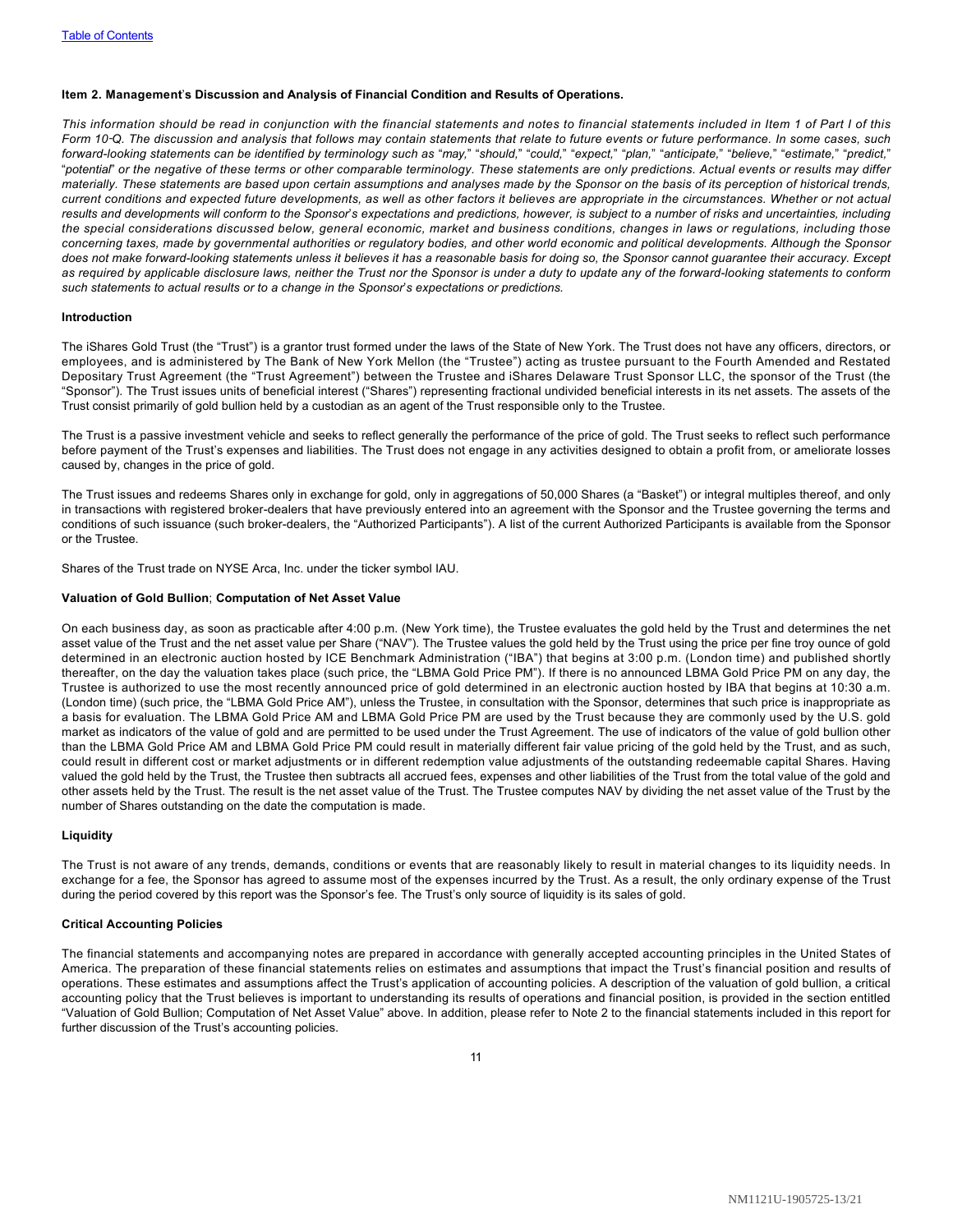## **Results of Operations**

#### *The Quarter Ended September 30, 2021*

The Trust's net asset value decreased from \$28,611,325,252 at June 30, 2021 to \$27,903,466,965 at September 30, 2021, a 2.47% decrease. The decrease in the Trust's net asset value resulted primarily from a decrease in the number of outstanding shares, which fell from 852,150,000 Shares at June 30, 2021 to 841,300,000 Shares at September 30, 2021, a consequence of 12,500,000 Shares (250 Baskets) being created and 23,350,000 Shares (467 Baskets) being redeemed during the quarter. The decrease in the Trust's net asset value was also affected by a decrease in the LMBA Gold Price, which fell 1.15% from \$1,763.15 at June 30, 2021 to \$1,742.80 at September 30, 2021. The Board authorized a one-for-two reverse stock split for the iShares Gold Trust, effective at the market open on May 24, 2021. The impact of the stock split was to raise the NAV by a factor of two and decrease the shares outstanding, resulting in no effect on the net assets of the Fund. The financial statements for the Fund have been adjusted to reflect the reverse stock split.

The 1.22% decrease in the NAV from \$33.58 at June 30, 2021 to \$33.17 at September 30, 2021 is directly related to the 1.15% decrease in the price of gold.

The NAV decreased slightly more than the price of gold on a percentage basis due to the Sponsor's fees, which were \$18,059,257 for the quarter, or 0.06% of the Trust's average weighted assets of \$28,651,464,667 during the quarter. The NAV of \$34.83 on July 29, 2021 was the highest during the quarter, compared with a low during the quarter of \$32.81 on August 10, 2021.

Net decrease in net assets resulting from operations for the quarter ended September 30, 2021 was \$343,212,422, resulting from an unrealized loss on investment in gold bullion of \$456,228,532, a net realized gain of \$127,976,249 on gold distributed for the redemption of Shares and a net realized gain of \$3,099,118 from gold bullion sold to pay expenses during the quarter, and a net investment loss of \$18,059,257. Other than the Sponsor's fees of \$18,059,257, the Trust had no expenses during the quarter.

#### *The Nine Month Period Ended September 30, 2021*

The Trust's net asset value fell from \$31,918,269,136 at December 31, 2020 to \$27,903,466,965 at September 30, 2021, a 12.58% decrease. The decrease in the Trust's net asset value resulted primarily from a decline in the LMBA Gold Price, which fell 7.84% from \$1,891.10 at December 31, 2020 to \$1,742.80 at September 30, 2021. The decrease in the Trust's net asset value was also affected by a decrease in the number of outstanding Shares, which fell from 885,225,000<sup>(a)</sup> Shares at December 31, 2020 to 841,300,000 Shares at September 30, 2021, a consequence of 45,075,000 Shares (902 Baskets) being created and 89,000,000 Shares (1,780 Baskets) being redeemed during the period. The Board authorized a one-for-two reverse stock split for the iShares Gold Trust, effective at the market open on May 24, 2021. The impact of the stock split was to raise the NAV per share by a factor of two and decrease the shares outstanding, resulting in no effect on the net assets of the Fund. The financial statements for the Fund have been adjusted to reflect the reverse stock split.

The 8.01% decrease in the NAV from \$36.06<sup>(a)</sup> at December 31, 2020 to \$33.17 at September 30, 2021 is directly related to the 7.84% decrease in the price of gold.

The NAV decreased slightly more than the price of gold on a percentage basis due to the Sponsor's fees, which were \$54,767,768 for the period, or 0.19% of the Trust's average weighted assets of \$ 29,275,024,965 during the period. The NAV of \$37.04 on January 04, 2021 was the highest during the period, compared with a low during the period of \$32.08 on March 30, 2021.

Net decrease in net assets resulting from operations for the nine months ended September 30, 2021 was \$2,603,640,899, resulting from an unrealized loss on investment in gold bullion of \$3,021,172,989, a net realized gain of \$462,275,097 on gold distributed for the redemption of Shares and a net realized gain of \$10,024,761 from gold bullion sold to pay expenses during the period, offset by a net investment loss of \$54,767,768. Other than the Sponsor's fees of \$54,767,768, the Trust had no expenses during the period.

#### <span id="page-13-0"></span>**Item 3. Quantitative and Qualitative Disclosures About Market Risk.**

Not applicable.

#### <span id="page-13-1"></span>**Item 4. Controls and Procedures.**

The duly authorized officers of the Sponsor performing functions equivalent to those a principal executive officer and principal financial officer of the Trust would perform if the Trust had any officers, with the participation of the Trustee, have evaluated the effectiveness of the Trust's disclosure controls and procedures, and have concluded that the disclosure controls and procedures of the Trust were effective as of the end of the period covered by this report to provide reasonable assurance that information required to be disclosed in the reports that the Trust files or submits under the Securities Exchange Act of 1934, as amended, is recorded, processed, summarized and reported, within the time periods specified in the applicable rules and forms, and that it is accumulated and communicated to the duly authorized officers of the Sponsor performing functions equivalent to those a principal executive officer and principal financial officer of the Trust would perform if the Trust had any officers, as appropriate to allow timely decisions regarding required disclosure.

There are inherent limitations to the effectiveness of any system of disclosure controls and procedures, including the possibility of human error and the circumvention or overriding of the controls and procedures.

There were no changes in the Trust's internal control over financial reporting that occurred during the period covered by this report that have materially affected, or are reasonably likely to materially affect, the Trust's internal control over financial reporting.

<sup>(</sup>a) Adjusted to reflect one-for-two reverse stock split that was effective at market open on May 24, 2021.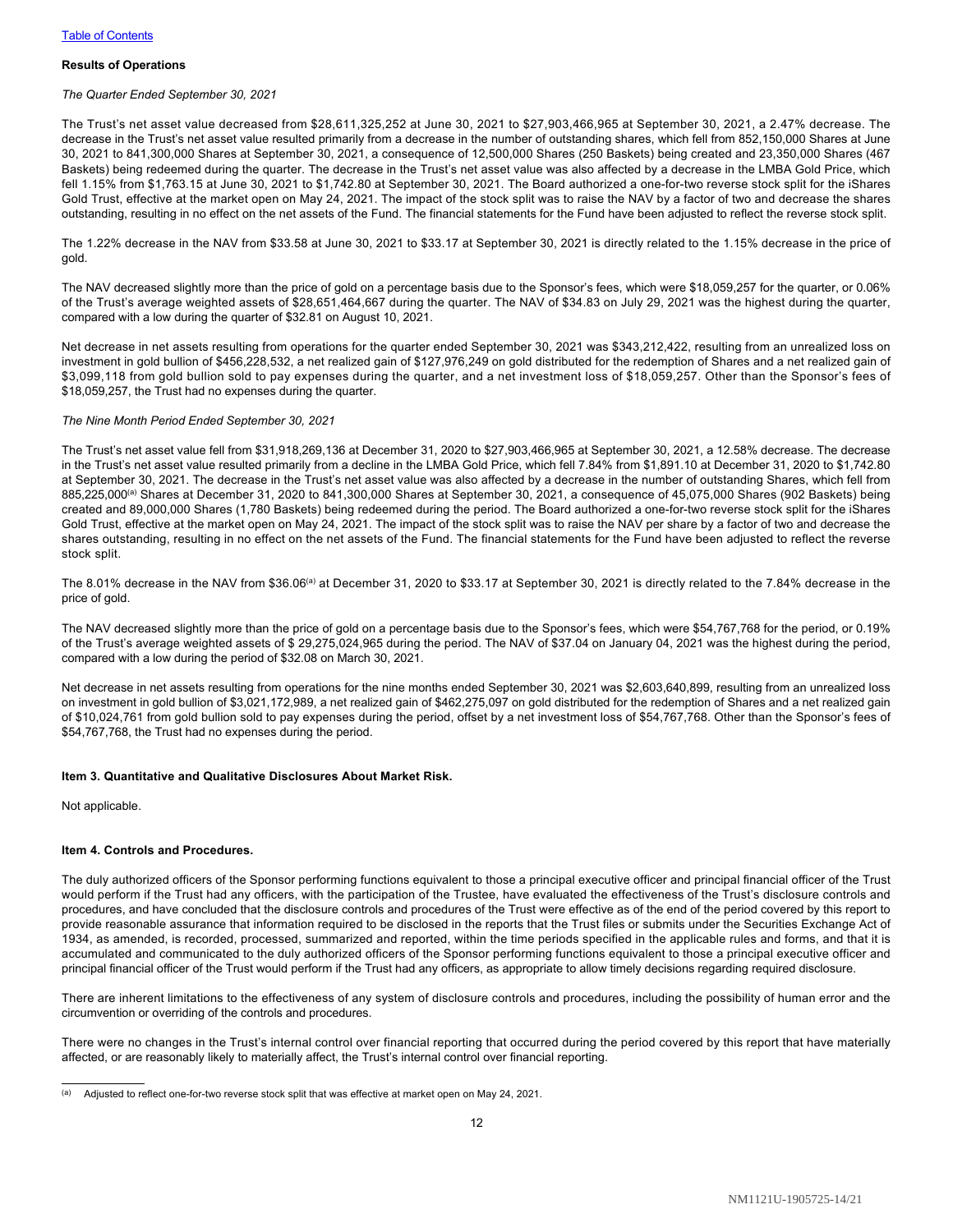# <span id="page-14-1"></span><span id="page-14-0"></span>**Item 1. Legal Proceedings.**

None.

# <span id="page-14-2"></span>**Item 1A. Risk Factors**

There have been no material changes to the Risk Factors last reported under Part I, Item 1A of the registrant's Annual Report on Form 10-K for the year ended December 31, 2020, filed with the Securities and Exchange Commission on March 1, 2021.

# <span id="page-14-3"></span>**Item 2. Unregistered Sales of Equity Securities and Use of Proceeds**

a) None.

b) Not applicable.

c) 23,350,000 Shares (467 Baskets) were redeemed during the quarter ended September 30, 2021.

| Period               | <b>Total Number of Shares</b><br>Redeemed | <b>Average Ounces of</b><br><b>Gold Paid Per Share</b> |
|----------------------|-------------------------------------------|--------------------------------------------------------|
| 07/01/21 to 07/31/21 | 13.550.000                                | 0.0190                                                 |
| 08/01/21 to 08/31/21 | 6.200.000                                 | 0.0190                                                 |
| 09/01/21 to 09/30/21 | 3,600,000                                 | 0.0190                                                 |
| Total                | 23,350,000                                | 0.0190                                                 |

# <span id="page-14-4"></span>**Item 3. Defaults Upon Senior Securities**

None.

# <span id="page-14-5"></span>**Item 4. Mine Safety Disclosures.**

Not applicable.

# <span id="page-14-6"></span>**Item 5. Other Information.**

Not applicable.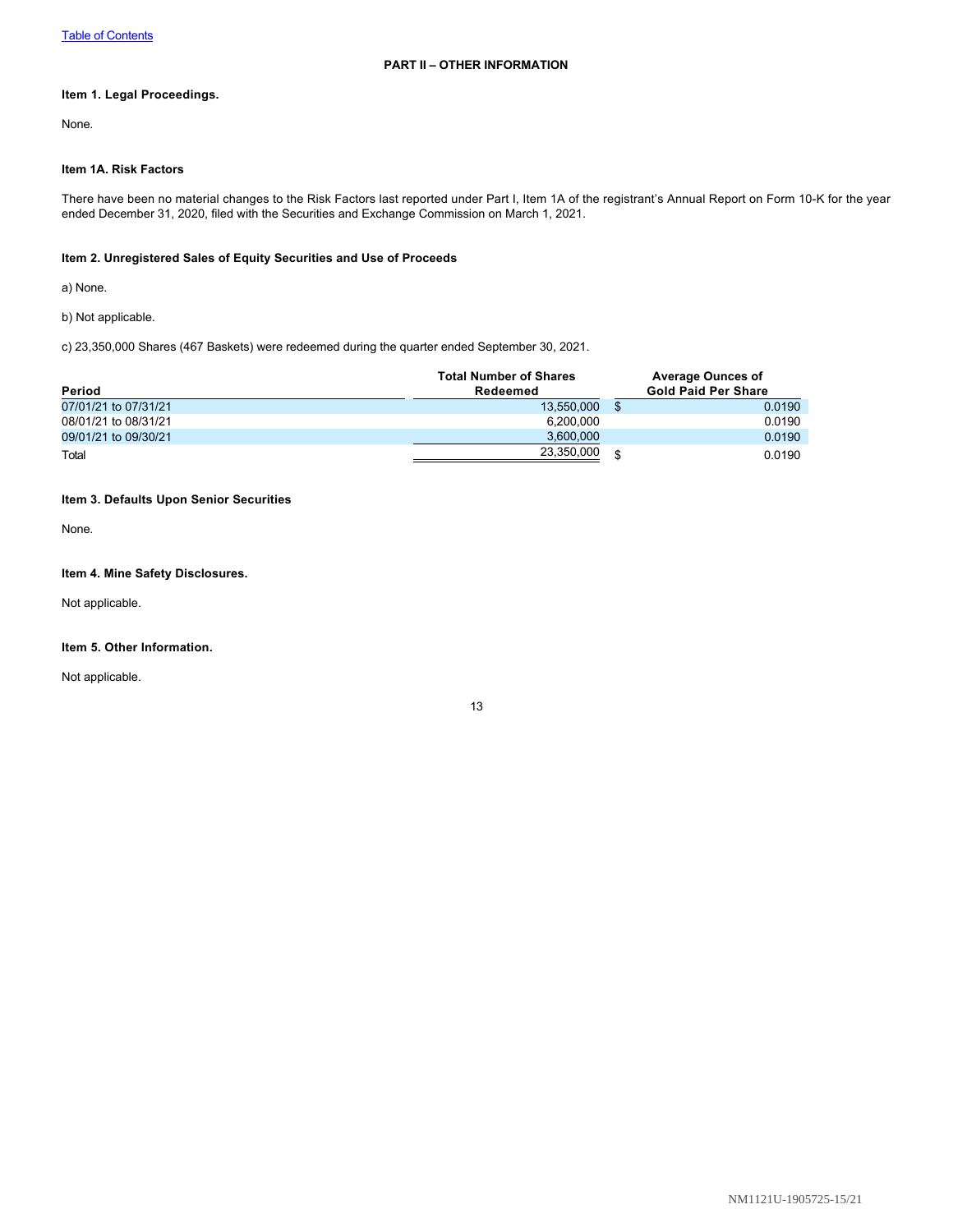# [Table of Contents](#page-1-0)

<span id="page-15-0"></span>

| Item 6. Exhibits |                                                                                                                                                                                                                                                                                           |
|------------------|-------------------------------------------------------------------------------------------------------------------------------------------------------------------------------------------------------------------------------------------------------------------------------------------|
| Exhibit No.      | <b>Description</b>                                                                                                                                                                                                                                                                        |
| 4.1              | Fourth Amended and Restated Depositary Trust Agreement is incorporated by reference to Exhibit 4.1 of the Current Report on Form 8-K<br>filed by the Registrant on December 22, 2016                                                                                                      |
| 4.2              | Standard Terms for Authorized Participant Agreements is incorporated by reference to Exhibit 4.2 of the Current Report on Form 8-K filed<br>by the Registrant on December 22, 2016                                                                                                        |
| 10.1             | Second Amended and Restated Custodian Agreement between The Bank of New York Mellon and JPMorgan Chase Bank N.A., London<br>branch is incorporated by reference to Exhibit 10.1 of the Current Report on Form 8-K filed by the Registrant on December 22, 2016                            |
| 10.2             | Amendment Agreement to Second Amended and Restated Custodian Agreement between The Bank of New York Mellon and JP Morgan<br>Chase Bank N.A., London branch is incorporated by reference to Exhibit 10.2 to the Quarterly Report on Form 10-Q filed by the Registrant<br>on August 5, 2020 |
| 10.3             | Sub-license Agreement is incorporated by reference to Exhibit 10.2 of the Amendment No. 1 to Annual Report on Form 10-K filed by the<br>Registrant on November 12, 2008                                                                                                                   |
| 31.1             | Certification by Principal Executive Officer Pursuant to Section 302 of the Sarbanes-Oxley Act of 2002                                                                                                                                                                                    |
| 31.2             | Certification by Principal Financial Officer Pursuant to Section 302 of the Sarbanes-Oxley Act of 2002                                                                                                                                                                                    |
| 32.1             | Certification by Principal Executive Officer Pursuant to 18 U.S.C. Section 1350, as Adopted Pursuant to Section 906 of the<br>Sarbanes-Oxley Act of 2002                                                                                                                                  |
| 32.2             | Certification by Principal Financial Officer Pursuant to 18 U.S.C. Section 1350, as Adopted Pursuant to Section 906 of the<br>Sarbanes-Oxley Act of 2002                                                                                                                                  |
| 101.INS          | Inline XBRL Instance Document - the instance document does not appear in the Interactive Data File because its XBRL tags are<br>embedded within the Inline XBRL document.                                                                                                                 |
| 101.SCH          | Inline XBRL Taxonomy Extension Schema Document                                                                                                                                                                                                                                            |
| 101.CAL          | Inline XBRL Taxonomy Extension Calculation Linkbase Document                                                                                                                                                                                                                              |
| 101.DEF          | Inline XBRL Taxonomy Extension Definition Linkbase Document                                                                                                                                                                                                                               |
| 101.LAB          | Inline XBRL Taxonomy Extension Label Linkbase Document                                                                                                                                                                                                                                    |

- 101.PRE Inline XBRL Taxonomy Extension Presentation Linkbase Document
- 104 Cover Page Interactive Data File included as Exhibit 101 (embedded within the Inline XBRL document)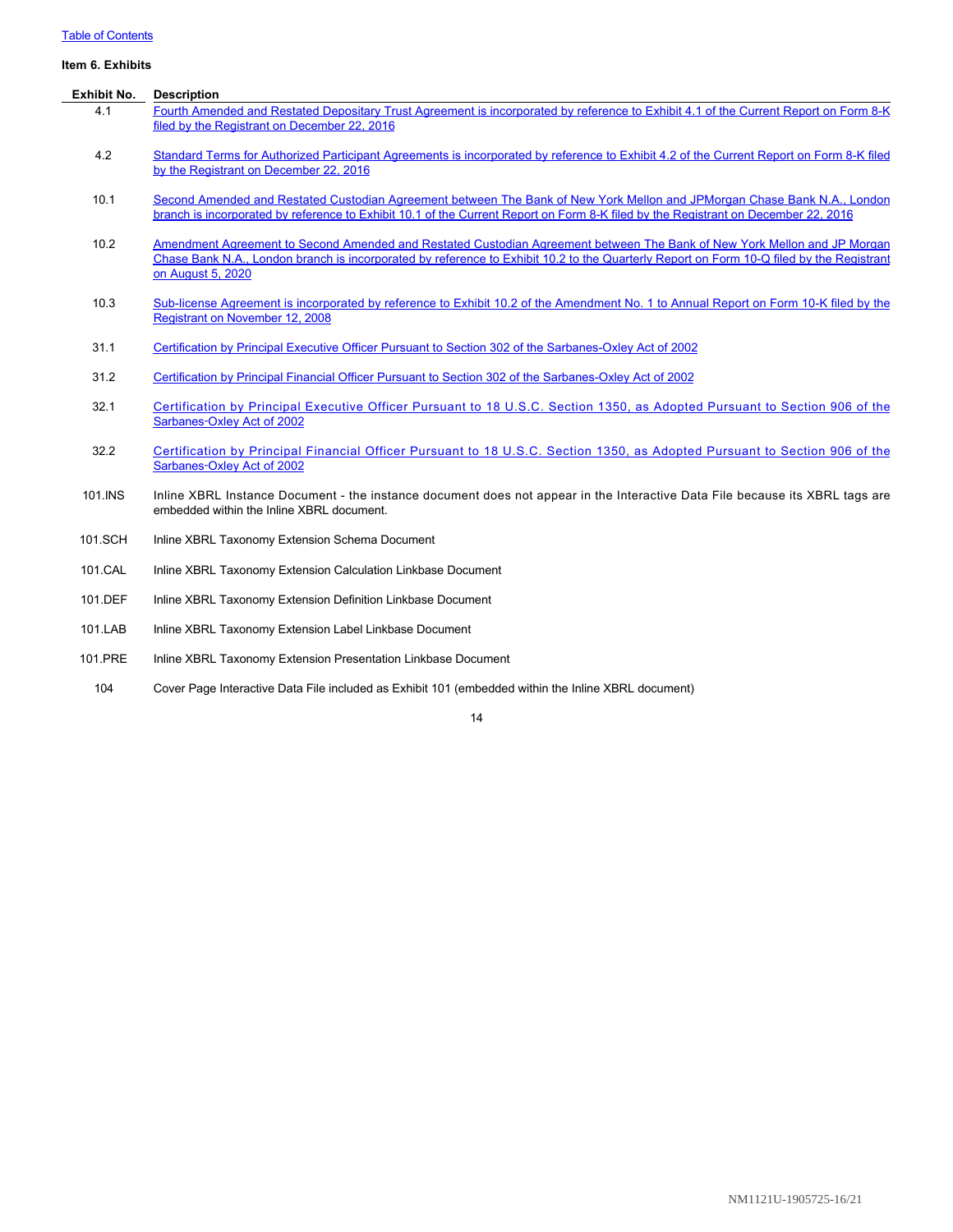# <span id="page-16-0"></span>**SIGNATURES**

Pursuant to the requirements of the Securities Exchange Act of 1934, the registrant has duly caused this report to be signed on its behalf by the undersigned in the capacities\* indicated thereunto duly authorized.

iShares Delaware Trust Sponsor LLC, Sponsor of the iShares Gold Trust (registrant)

/s/ Paul Lohrey **Paul Lohrey Director, President and Chief Executive Officer (Principal executive officer)**

Date: November 3, 2021

/s/ Trent Walker **Trent Walker Chief Financial Officer (Principal financial and accounting officer)**

Date: November 3, 2021

\* The registrant is a trust and the persons are signing in their respective capacities as officers of iShares Delaware Trust Sponsor LLC, the Sponsor of the registrant.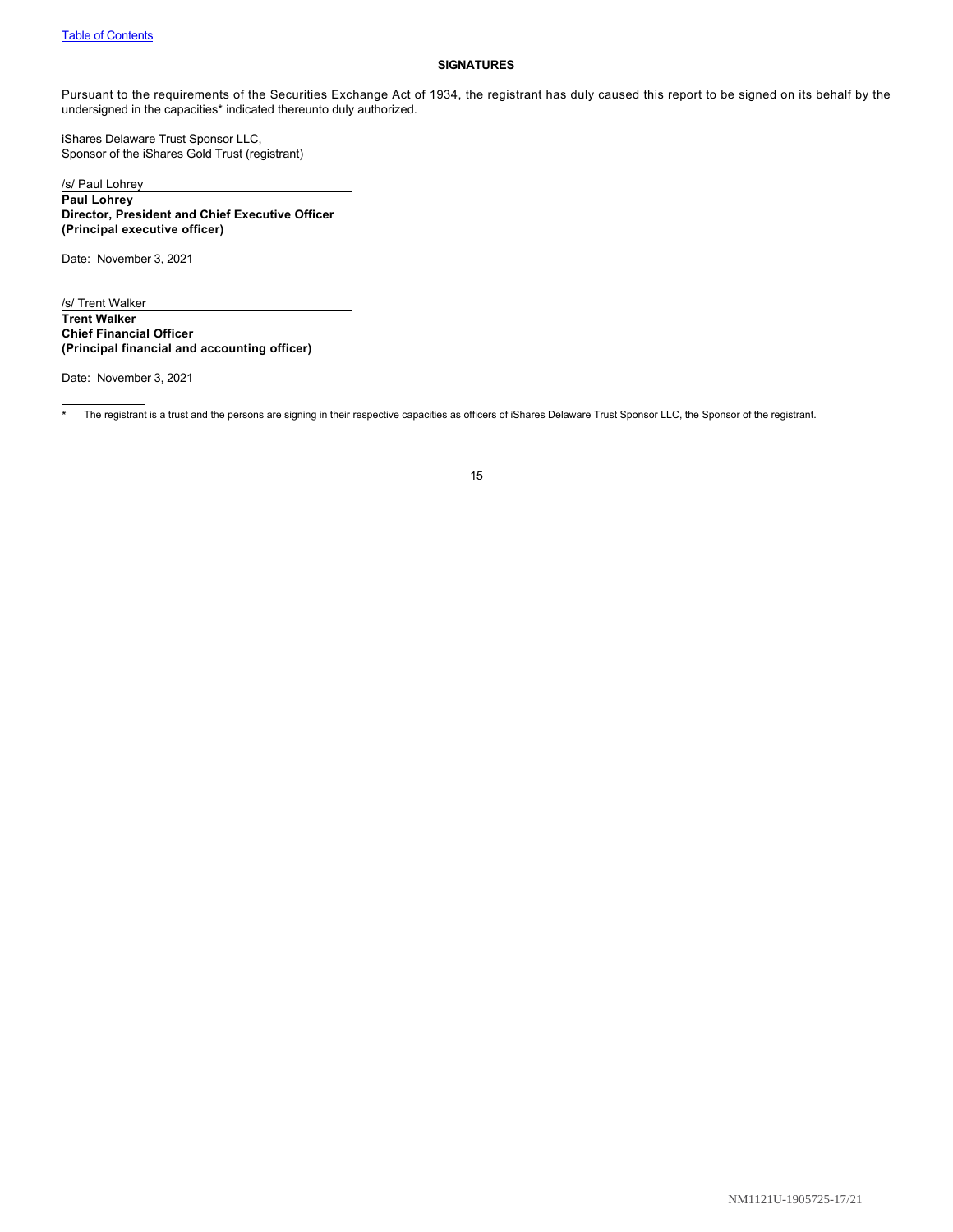<span id="page-17-0"></span>I, Paul Lohrey, certify that:

- 1. I have reviewed this report on Form 10-Q of iShares Gold Trust;
- 2. Based on my knowledge, this report does not contain any untrue statement of a material fact or omit to state a material fact necessary to make the statements made, in light of the circumstances under which such statements were made, not misleading with respect to the period covered by this report;
- 3. Based on my knowledge, the financial statements, and other financial information included in this report, fairly present in all material respects the financial condition, results of operations and cash flows of the registrant as of, and for, the periods presented in this report;
- 4. The registrant's other certifying officer and I are responsible for establishing and maintaining disclosure controls and procedures (as defined in Exchange Act Rules 13a-15(e) and 15d-15(e)) and internal control over financial reporting (as defined in Exchange Act Rules 13a-15(f) and 15d‑15(f)) for the registrant and have:
	- a) Designed such disclosure controls and procedures, or caused such disclosure controls and procedures to be designed under our supervision, to ensure that material information relating to the registrant, including its consolidated subsidiaries, is made known to us by others within those entities, particularly during the period in which this report is being prepared;
	- b) Designed such internal control over financial reporting, or caused such internal control over financial reporting to be designed under our supervision, to provide reasonable assurance regarding the reliability of financial reporting and the preparation of financial statements for external purposes in accordance with generally accepted accounting principles;
	- c) Evaluated the effectiveness of the registrant's disclosure controls and procedures and presented in this report our conclusions about the effectiveness of the disclosure controls and procedures, as of the end of the period covered by this report based on such evaluation; and
	- d) Disclosed in this report any change in the registrant's internal control over financial reporting that occurred during the registrant's most recent fiscal quarter (the registrant's fourth fiscal quarter in the case of an annual report) that has materially affected, or is reasonably likely to materially affect, the registrant's internal control over financial reporting; and
- 5. The registrant's other certifying officer and I have disclosed, based on our most recent evaluation of internal control over financial reporting, to the registrant's auditors and the audit committee of the registrant's board of directors (or persons performing the equivalent functions):
	- a) All significant deficiencies and material weaknesses in the design or operation of internal control over financial reporting which are reasonably likely to adversely affect the registrant's ability to record, process, summarize, and report financial information; and
	- b) Any fraud, whether or not material, that involves management or other employees who have a significant role in the registrant's internal control over financial reporting.

Date: November 3, 2021

/s/ Paul Lohrey **Paul Lohrey President and Chief Executive Officer (Principal executive officer)**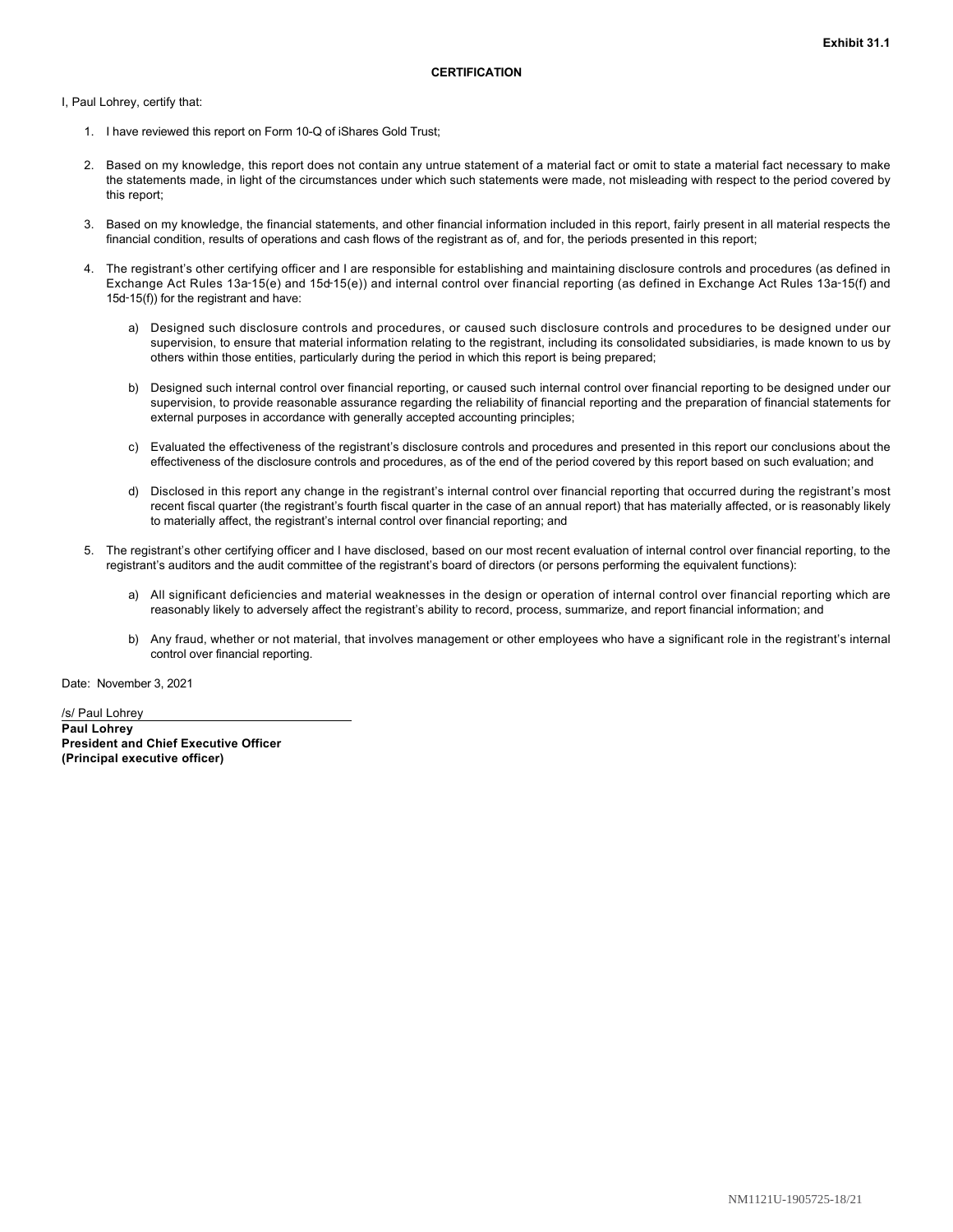<span id="page-18-0"></span>I, Trent Walker, certify that:

- 1. I have reviewed this report on Form 10-Q of iShares Gold Trust;
- 2. Based on my knowledge, this report does not contain any untrue statement of a material fact or omit to state a material fact necessary to make the statements made, in light of the circumstances under which such statements were made, not misleading with respect to the period covered by this report;
- 3. Based on my knowledge, the financial statements, and other financial information included in this report, fairly present in all material respects the financial condition, results of operations and cash flows of the registrant as of, and for, the periods presented in this report;
- 4. The registrant's other certifying officer and I are responsible for establishing and maintaining disclosure controls and procedures (as defined in Exchange Act Rules 13a-15(e) and 15d-15(e)) and internal control over financial reporting (as defined in Exchange Act Rules 13a-15(f) and 15d‑15(f)) for the registrant and have:
	- a) Designed such disclosure controls and procedures, or caused such disclosure controls and procedures to be designed under our supervision, to ensure that material information relating to the registrant, including its consolidated subsidiaries, is made known to us by others within those entities, particularly during the period in which this report is being prepared;
	- b) Designed such internal control over financial reporting, or caused such internal control over financial reporting to be designed under our supervision, to provide reasonable assurance regarding the reliability of financial reporting and the preparation of financial statements for external purposes in accordance with generally accepted accounting principles;
	- c) Evaluated the effectiveness of the registrant's disclosure controls and procedures and presented in this report our conclusions about the effectiveness of the disclosure controls and procedures, as of the end of the period covered by this report based on such evaluation; and
	- d) Disclosed in this report any change in the registrant's internal control over financial reporting that occurred during the registrant's most recent fiscal quarter (the registrant's fourth fiscal quarter in the case of an annual report) that has materially affected, or is reasonably likely to materially affect, the registrant's internal control over financial reporting; and
- 5. The registrant's other certifying officer and I have disclosed, based on our most recent evaluation of internal control over financial reporting, to the registrant's auditors and the audit committee of the registrant's board of directors (or persons performing the equivalent functions):
	- a) All significant deficiencies and material weaknesses in the design or operation of internal control over financial reporting which are reasonably likely to adversely affect the registrant's ability to record, process, summarize, and report financial information; and
	- b) Any fraud, whether or not material, that involves management or other employees who have a significant role in the registrant's internal control over financial reporting.

Date: November 3, 2021

/s/ Trent Walker **Trent Walker Chief Financial Officer (Principal financial and accounting officer)**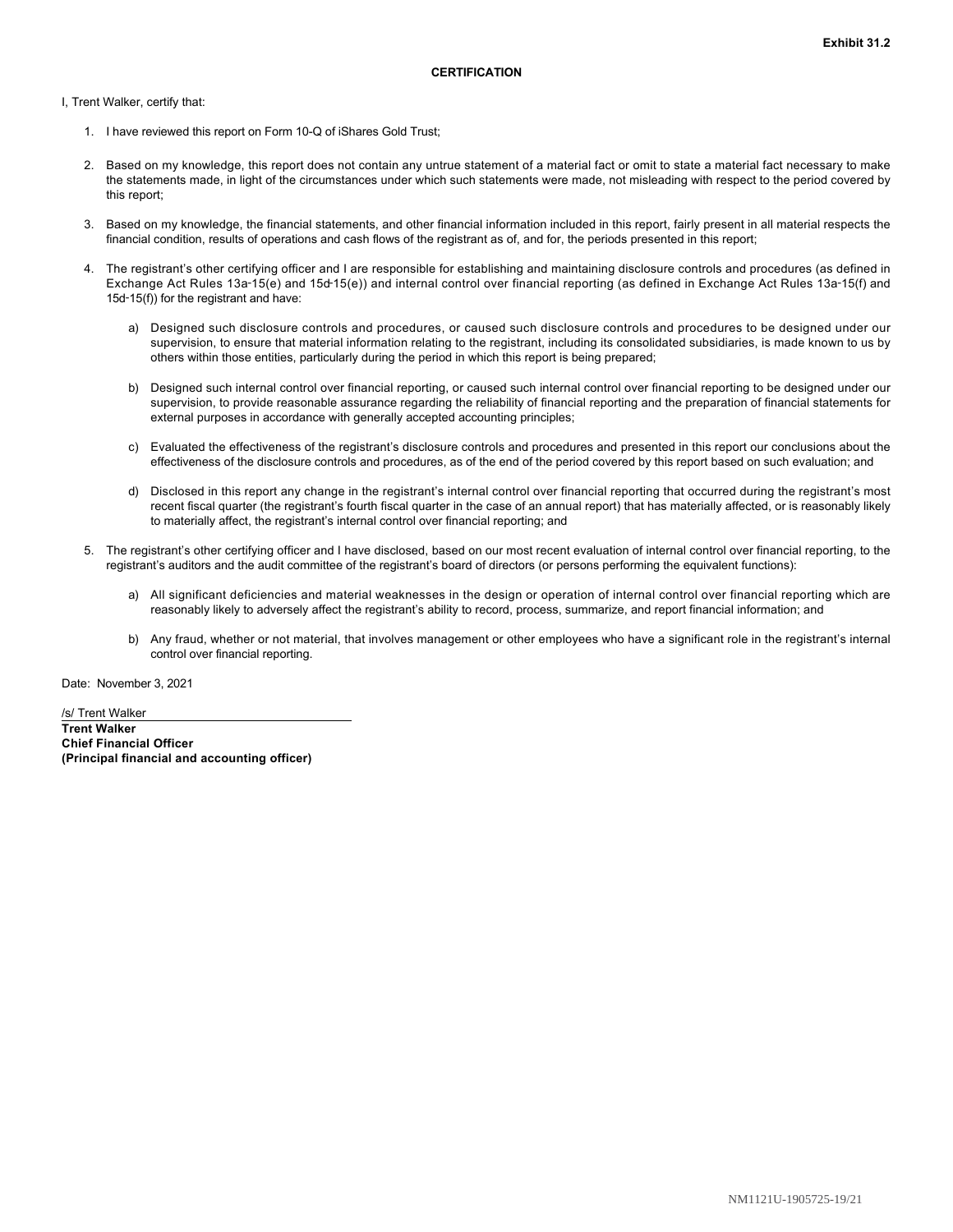# <span id="page-19-0"></span>**Certification Pursuant to 18 U.S.C. Section 1350, as Adopted Pursuant to Section 906 of the Sarbanes-Oxley Act of 2002**

In connection with the Quarterly Report of iShares Gold Trust (the "Trust") on Form 10-Q for the period ended September 30, 2021 as filed with the Securities and Exchange Commission on the date hereof (the "Report"), I, Paul Lohrey, Chief Executive Officer of iShares Delaware Trust Sponsor LLC, the Sponsor of the Trust, certify, pursuant to 18 U.S.C. Section 1350, as adopted pursuant to Section 906 of the Sarbanes-Oxley Act of 2002, that:

- 1. The Report fully complies with the requirements of Section 13(a) or 15(d) of the Securities Exchange Act of 1934, as amended; and
- 2. The information contained in the Report fairly presents, in all material respects, the financial condition and results of operations of the Trust.

It is not intended that this statement be deemed to be filed for purposes of the Securities Exchange Act of 1934.

Date: November 3, 2021

/s/ Paul Lohrey **Paul Lohrey\* President and Chief Executive Officer (Principal executive officer)**

The registrant is a trust and Mr. Lohrey is signing in his capacity as an officer of iShares Delaware Trust Sponsor LLC, the Sponsor of the registrant.